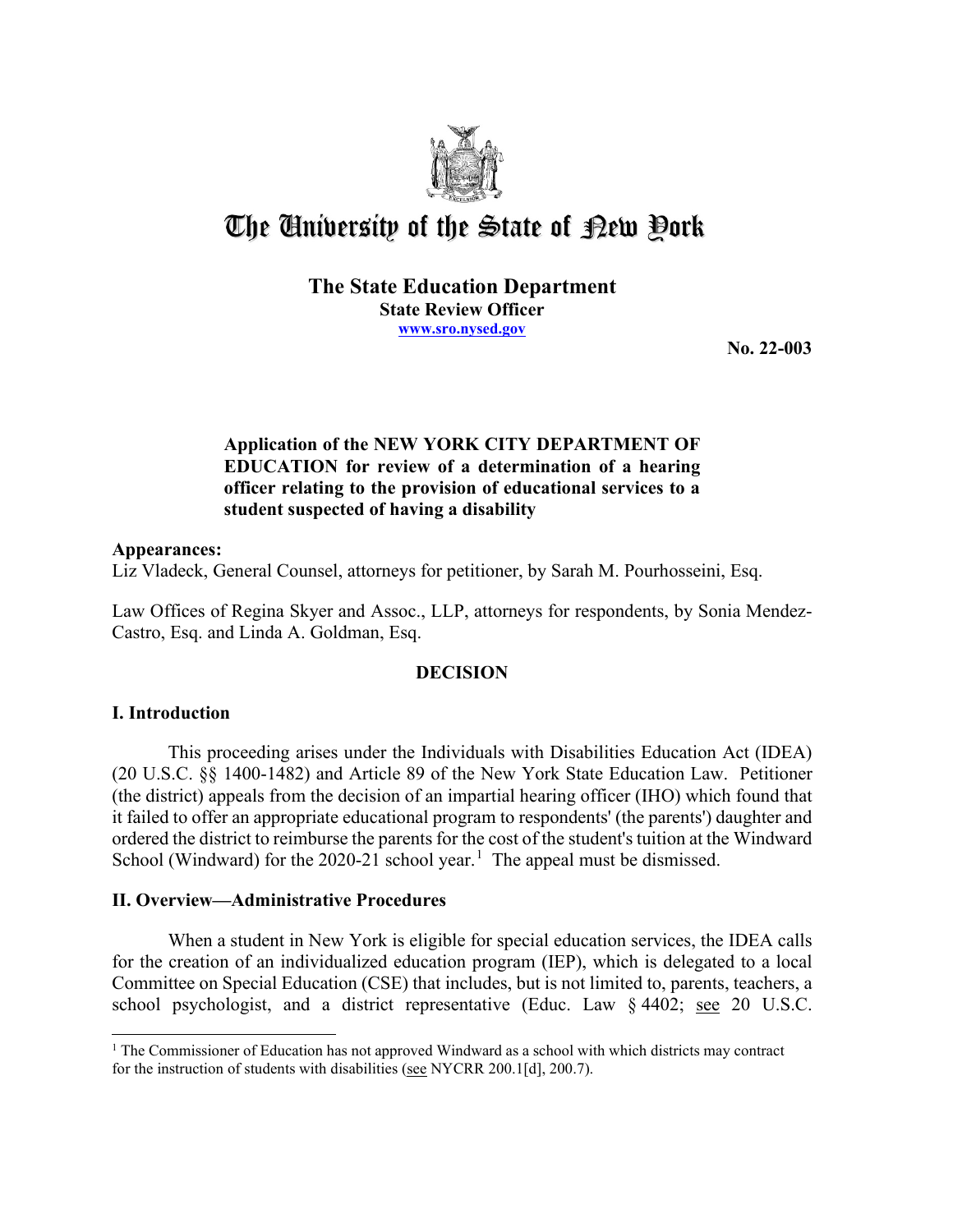process hearing (20 U.S.C. §§ 1221e-3, 1415[e]-[f]; Educ. Law § 4404[1]; 34 CFR 300.151- § 1414[d][1][A]-[B]; 34 CFR 300.320, 300.321; 8 NYCRR 200.3, 200.4[d][2]). If disputes occur between parents and school districts, incorporated among the procedural protections is the opportunity to engage in mediation, present State complaints, and initiate an impartial due 300.152, 300.506, 300.511; 8 NYCRR 200.5[h]-[*l*]).

 address disputed matters between parents and school districts regarding "any matter relating to the parties appear at an impartial hearing conducted at the local level before an IHO (Educ. Law § 4404[1][a]; 8 NYCRR 200.5[j]). An IHO typically conducts a trial-type hearing parties unless appealed (Educ. Law § 4404[1]). New York State has implemented a two-tiered system of administrative review to the identification, evaluation or educational placement of a student with a disability, or a student suspected of having a disability, or the provision of a free appropriate public education to such student" (8 NYCRR 200.5[i][1]; see 20 U.S.C. § 1415[b][6]-[7]; 34 CFR 300.503[a][1]-[2], 300.507[a][1]). First, after an opportunity to engage in a resolution process, regarding the matters in dispute in which the parties have the right to be accompanied and advised by counsel and certain other individuals with special knowledge or training; present evidence and confront, cross-examine, and compel the attendance of witnesses; prohibit the introduction of any evidence at the hearing that has not been disclosed five business days before the hearing; and obtain a verbatim record of the proceeding (20 U.S.C. § 1415[f][2][A], [h][1]-[3]; 34 CFR 300.512[a][1]-[4]; 8 NYCRR 200.5[j][3][v], [vii], [xii]). The IHO must render and transmit a final written decision in the matter to the parties not later than 45 days after the expiration period or adjusted period for the resolution process (34 CFR 300.510[b][2], [c], 300.515[a]; 8 NYCRR 200.5[j][5]). A party may seek a specific extension of time of the 45-day timeline, which the IHO may grant in accordance with State and federal regulations (34 CFR 300.515[c]; 8 NYCRR 200.5[j][5]). The decision of the IHO is binding upon both

Officer (SRO) (Educ. Law § 4404[2]; <u>see</u> 20 U.S.C. § 1415[g][1]; 34 CFR 300.514[b][1]; 8 NYCRR 200.5[k]). The appealing party or parties must identify the findings, conclusions, and findings, conclusions, and decision and is required to examine the entire hearing record; ensure that the procedures at the hearing were consistent with the requirements of due process; seek record (34 CFR 300.514[b][2]; 8 NYCRR 279.12[a]). The SRO must ensure that a final decision is reached in the review and that a copy of the decision is mailed to each of the parties A party aggrieved by the decision of an IHO may subsequently appeal to a State Review orders of the IHO with which they disagree and indicate the relief that they would like the SRO to grant (8 NYCRR 279.4). The opposing party is entitled to respond to an appeal or crossappeal in an answer (8 NYCRR 279.5). The SRO conducts an impartial review of the IHO's additional evidence if necessary; and render an independent decision based upon the hearing not later than 30 days after the receipt of a request for a review, except that a party may seek a specific extension of time of the 30-day timeline, which the SRO may grant in accordance with State and federal regulations (34 CFR 300.515[b], [c]; 8 NYCRR 200.5[k][2]).

#### **III. Facts and Procedural History**

The student was in a general education classroom in a dual-language nonpublic school from preschool through third grade (Parent Exs. C at p. 1; O at ¶¶4, 5, 7; Dist. Exs. 4 at p. 2; 6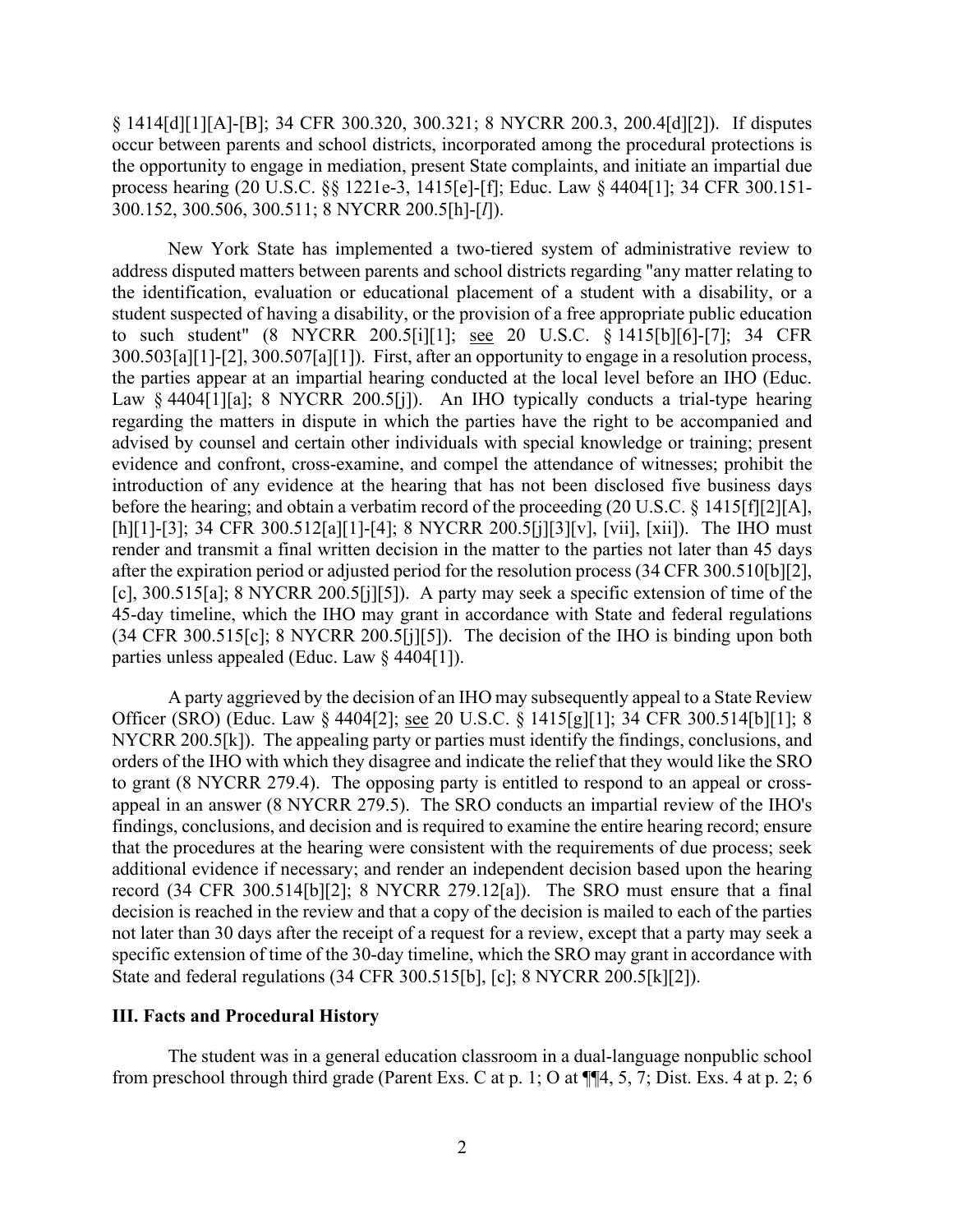at  $\P$ 9).<sup>[2](#page-2-0)</sup> During the 2019-20 school year (third grade), the student demonstrated "some in English language arts (ELA), "particularly with phonetics and processing" (Parent Ex. O at ¶7; Dist. Ex. 4 at p. 2). The student received spelling and writing instruction at the nonpublic Exs. C at p. 1; M at  $\P$ 2, 18; O at  $\P$  11-12). In January 2020, the private neuropsychologist Gillingham specialist (Parent Exs. C at pp. 1-2; D at p. 1; O at  $\P$ 17). According to the parents, the student began Orton-Gillingham tutoring in or about February 2020 (Dist. Ex. 5 at p. 3). The private neuropsychologist reevaluated the student in May 2020 to track the student's difficulties in school" and, the parents expressed concerns about the student's limited progress school in a small group approximately three times a week from fall 2019 into March 2020, and, with the onset of remote instruction due to the COVID-19 pandemic, some small group instruction took place remotely (Dist. Exs. 4 at p. 2; 5 at p. 3). In January 2020, the parents began the process for having the student evaluated privately by a clinical neuropsychologist due to their concerns that the student showed a lack of educational progress in reading (Parent evaluated the student over four dates and found the student had "language-based learning vulnerabilities" and recommended individual tutoring two times per week with an Ortonprogress and determine her needs (Parent Exs. C at p. 1; M at ¶¶44-47; O at ¶¶18-19).

 skills on February 24, 2020, as part of its admission screening (Tr. pp. 181-82; Parent Ex. H). In February 2020 the student stopped attending the "immersion program" at the nonpublic school to permit the student to focus her efforts on instruction in English (Dist. Exs. 3 at p. 5; 5 at p. 2). The hearing record indicates that Windward assessed the student's reading On March 9, 2020, the parents executed an enrollment agreement with Windward and paid the student's full tuition for the 2020-21 school year to Windward on May 1, 2020 (see Parent Exs. G, L).

 evaluation and indicated the student had difficulties in phonics and with processing speed (Dist. Ex. 4 at pp. 1-2). On April 27, 2020, the district conducted a social history and in the process obtained parental consent to conduct an initial evaluation of the student (see Dist. Ex. In or about April 2020, the parents referred the student to the CSE for an initial 4).

 6-21, 63-64, 66). In a letter dated June 17, 2020, the district notified the parents of the June forth the evaluative information considered by the CSE, and advised the parents of their due A CSE convened on June 17, 2020 for an initial review of the student's eligibility and determined that the student was not eligible for special education (Dist. Exs. 5 at p. 5; 6 at ¶¶ 2020 CSE's determination that the student was not eligible for special education services, set process rights (Dist. Ex. 1 at p. 1).<sup>3</sup>

<span id="page-2-0"></span> $2$  The mother of the student testified that the student repeated preschool when she started at the nonpublic school "because her birthday fell on the cut-off date" (Parent Ex. O at ¶6).

<span id="page-2-1"></span><sup>&</sup>lt;sup>3</sup> The letter specifically referred to a social history, a psychoeducational evaluation, and a classroom observation (Dist. Ex. 1 at p. 1); however, only the reports from the April 2020 social history evaluation and the private May 2020 neuropsychological evaluation were included in the hearing record (see Parent Ex. C; Dist. Ex. 4).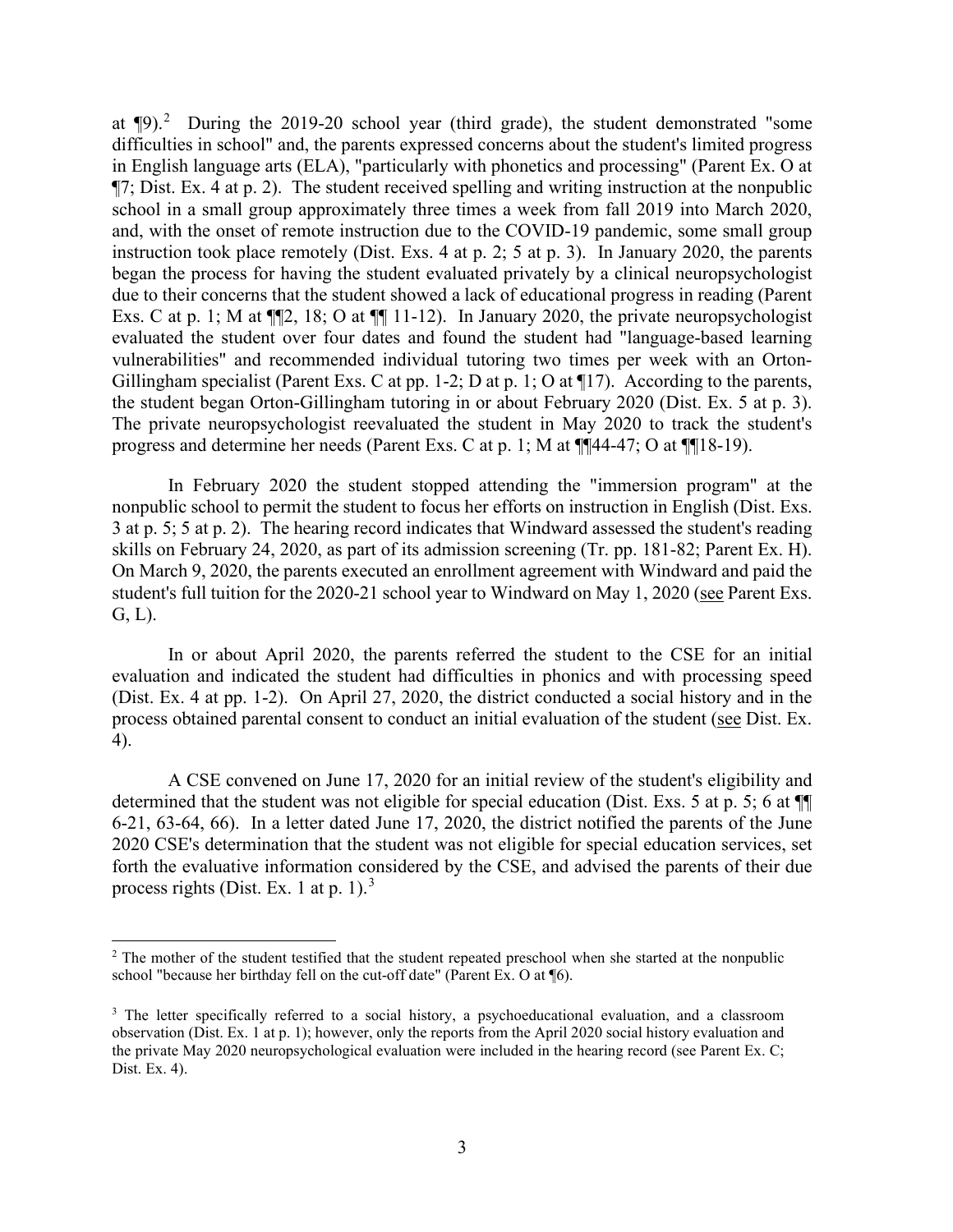determination that the student was not eligible for special education and notified the district of district expense (see Parent Ex. B at pp. 2-3; Parent Ex. O at  $\P$  17, 39-40). By letter dated August 25, 2020, the parents disagreed with the June 2020 CSE's the parents' intent to unilaterally place the student at Windward for the 2020-21 school year at

#### **A. Due Process Complaint Notice**

school year (see Parent Ex. A). In a due process complaint notice, dated January 13, 2021, the parents alleged that the district failed to offer the student a free appropriate public education (FAPE) for the 2020-21

 the student eligible for special education services (Parent Ex. A). More specifically, the parents anecdotal information provided to the CSE and the student was not evaluated in all areas of suspected disability (id. at pp. 3-4). The parents further argued that the June 2020 CSE failed services, and counseling services (id. at p. 4). The gravamen of the parents' complaint was that the June 2020 CSE should have found argued that the June 2020 CSE's ineligibility determination was not supported by evaluative or to consider the social/emotional impact of the student's learning disability on her functioning in the classroom and ignored the student's need for a specialized reading program, writing

that equitable considerations favored an award of tuition reimbursement (Parent Ex. A at p. 4). for the 2020-21 school year  $(id. at p. 5)$ . Moreover, the parents asserted that Windward was an appropriate unilateral placement as it was a small, structured setting to address the student's academic and emotional needs, and As relief, the parents sought tuition reimbursement for the student's placement at Windward

#### **B. Impartial Hearing Officer Decision**

2021, an impartial hearing convened and concluded on September 20, 2021 (Tr. pp. 1-226). student a FAPE for the 2020-21 school year, that Windward was an appropriate unilateral placement for the student, and that equitable considerations weighed in favor of the parents' request for an award of tuition reimbursement (IHO Decision at pp. 19-46). As relief, the IHO After five prehearing conferences were held between April 28, 2021 and August 3, In a decision dated November 27, 2021, the IHO determined that the district failed to offer the ordered the district to reimburse the parents for the cost of the student's tuition at Windward for the 2020-21 school year (id. at pp. 46-47).

 Initially, the IHO rejected the district's argument that the hearing should be limited in scope and that the due process complaint notice had "to comply with a certain degree of and the allegations in the due process complaint notice were of "sufficient specificity" (IHO Decision at pp. 4-6). Further, the IHO found that the district failed to identify those claims abandoned by the parents (*id.* at p. 6). specificity" and, therefore, found that the district's arguments on this point were "unavailing"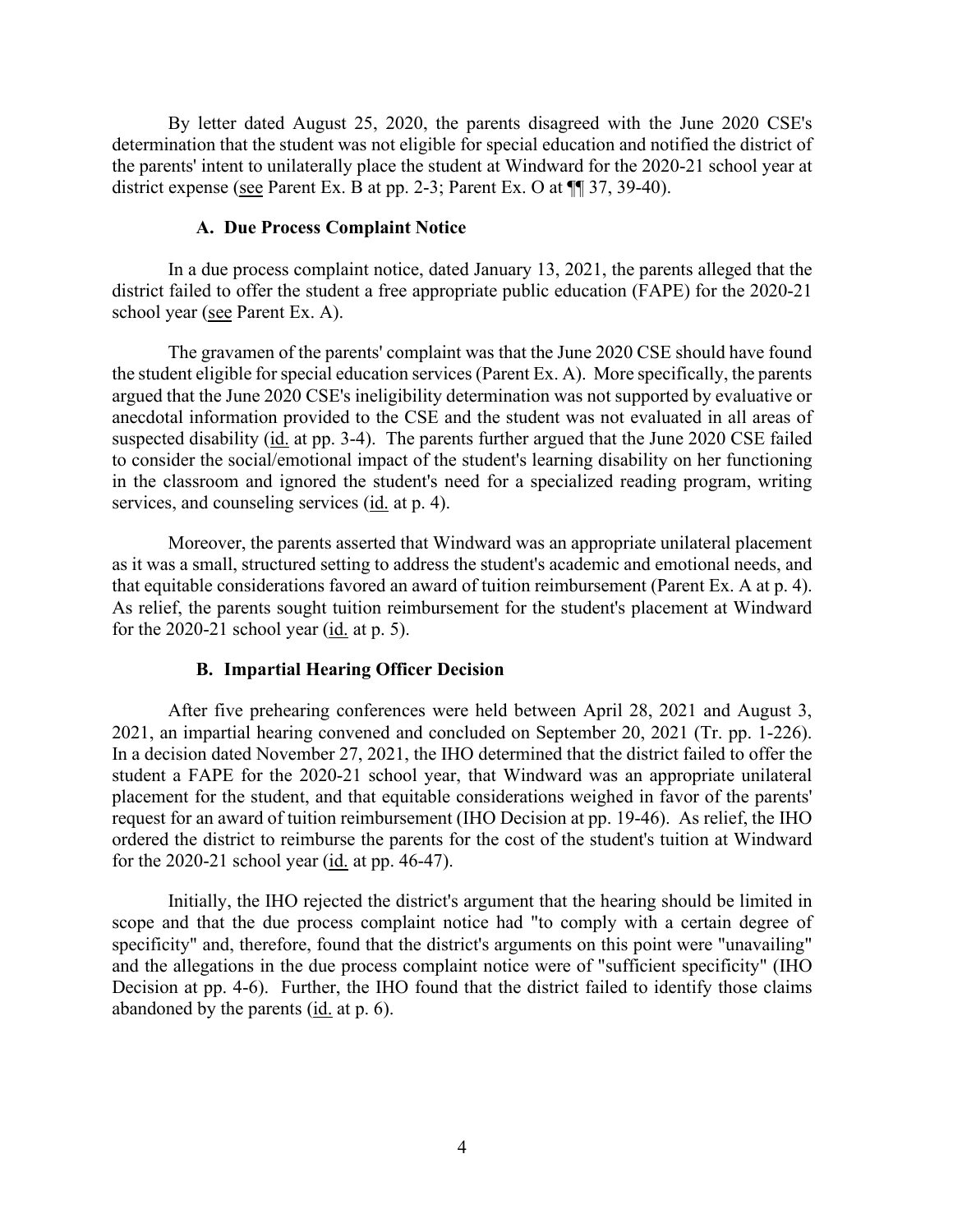After reviewing applicable standards, the IHO proposed four questions that needed to be answered to determine if the district provided the student "a FAPE in the context of 'child find' and evaluation":

> 1) What are the policy and procedures that [the district was] required to follow to identify and evaluate a student and were the[y] followed?

> 2) Was the Student evaluated in accordance with applicable statutes and regulations?

> 3) Does the Student have characteristics of one or more of the thirteen enumerated disability conditions?

> 4) Does the disability condition adversely affect the Student's educational performance?

(IHO Decision at p. 11).

to identify the regulations it was required to follow (id.) to satisfy its child find and evaluation obligations. The IHO referred to the parents' argument that the district is responsible to ensure First, the IHO held that the district had "an affirmative duty to conduct a child find and evaluation analysis" (IHO Decision at p. 11). The IHO then determined that the district failed that it has sufficient evaluative material and the district should be held "accountable" for the failure to do so  $(i_d$  at p. 12). The IHO held that the district "failed to meet its non-delegable burden of proof and production in delineating the applicable policies and procedures it is required to follow and that the policies were in fact, followed" (id.).

 find and evaluation process (IHO Decision at p. 13). The IHO recounted the arguments presented by the district in support of the June 2020 CSE's conclusion that the student was not eligible for special education as a student with a learning disability (id. at pp. 13-15). The IHO suspected of having a learning disability (id. at pp. 15-18). Ultimately, the IHO held that the district failed to meet its burden of proof because "it failed to cite to the specific regulations why they did not rise to the level of a depravation of a FAPE" (IHO Decision at p. 19). Second, the IHO held that the district had "the burden of proof and production to demonstrate that it followed all of the applicable rules and regulations" in fulfilling its child then referenced the parents' arguments with respect to procedural violations committed by the district during the initial evaluation of the student and in determining eligibility of a student that it was required to adhere to, which if any they failed to adhere to, failed to provide any analysis whatsoever as to which of the requirements it failed to follow were procedural and

categories, focusing on the learning disability category (see IHO Decision at pp. 19-37). neuropsychologist (id. at pp. 20-36). The IHO held it was a "derogation of [the district's] duty The IHO then analyzed whether the student met one of the thirteen defined disability Again, the IHO recited the arguments presented by the district in support of the June 2020 CSE's determination that the student did not have a learning disability, and the parents' argument that the student had a learning disability as diagnosed by the private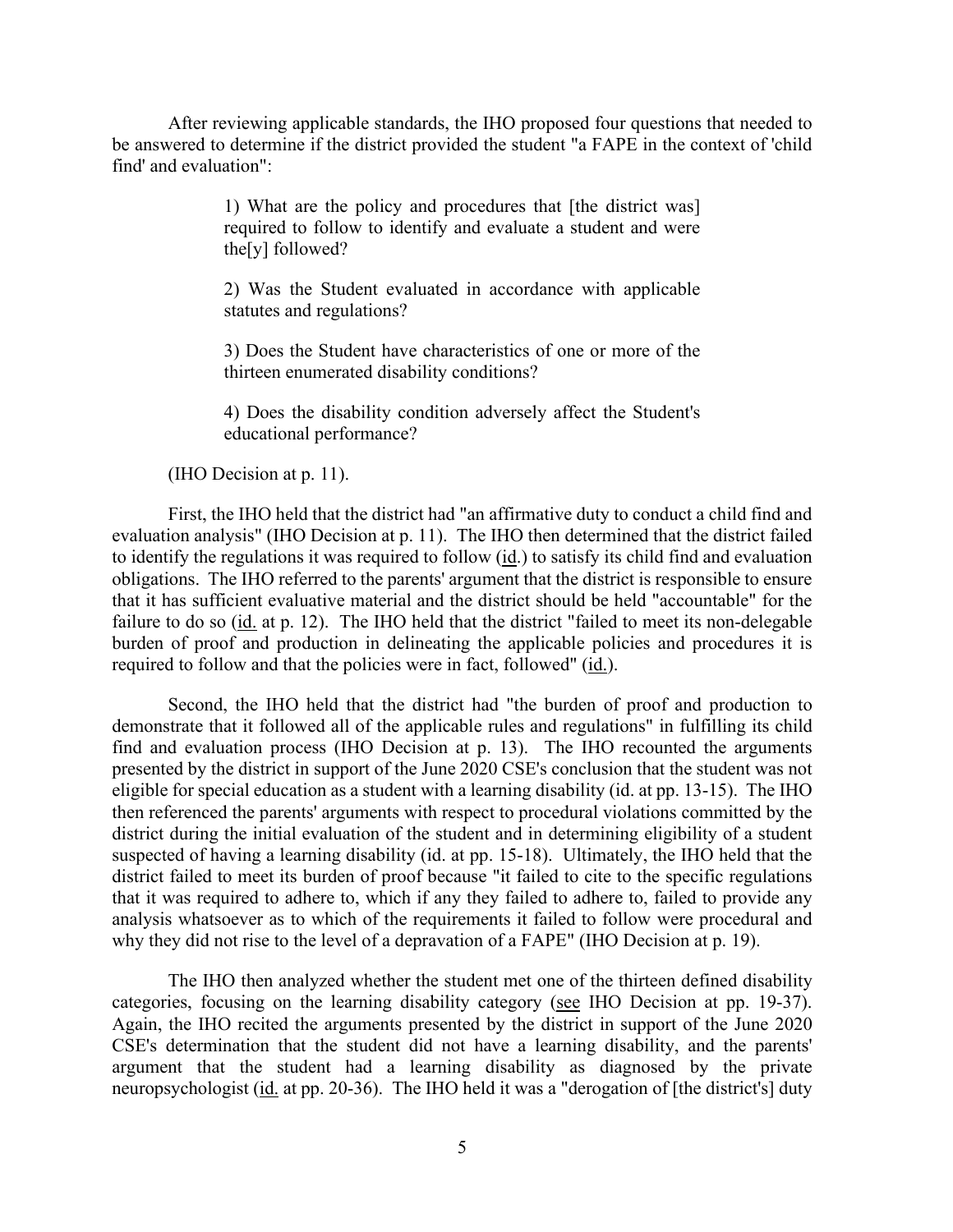to observe and evaluate the Student" in accordance with State regulations (*id.* at p. 36). The IHO found that the district focused its efforts at the impartial hearing on "attacking" the private neuropsychologist's evaluation, which the IHO held does not satisfy the district's burden of proof and "d[id] not constitute evidence" (id.). The IHO found that the neuropsychological "meritless" (id. at p. 37). Finally, the IHO concluded that the student met the definition of a student with a learning disability and the district's failure to classify the student was a denial evaluation report demonstrated that the student had a learning disability and found the testimony of the district representative unpersuasive, specifically noting that the assertion that the neuropsychological evaluation report relied on "an out of date discrepancy mode[l]" was of a FAPE (id.).

 educational performance (IHO Decision at pp. 38-39). The IHO referenced that the student stopped the dual-language "immersion program" during the third grade to focus on ELA (id. at p. 38). In addition, the IHO found the hearing record demonstrated that the student was one reading and writing" (id.). Further, the IHO found that the student was reading at a second- grade level with low reading fluency, and in the areas of writing, spelling, and math the student The IHO also examined the scores reported in the private neuropsychological evaluation which disability affected [her] educational performance in an adverse manner" (id. at p. 39). The IHO then discussed whether the student's learning disability adversely affected her year older than her peers having repeated prekindergarten and, citing teacher progress reports, found the student remained behind her peers in "age and grade equivalencies in core areas of was "nearly two grade levels behind" with "challenges in executive functioning skills" (id.). showed inconsistent reading subtest scores in fluency and decoding, both of which were "below age and grade level expectations" (id.). Based on this, the IHO held that the "Student's

the student (see IHO Decision at pp. 39-43). The IHO found that the parents met their burden testimony of the Windward CSE liaison (IHO Decision at pp. 40, 42). He further found that (id. at p. 40). Finally, the IHO held that the parents cooperated with CSE and provided timely Since the IHO found that the district denied the student a FAPE for the 2020-21 school year, the IHO proceeded to determine whether Windward was an appropriate placement for of demonstrating that Windward was appropriate through the Windward progress reports and the district did not rebut the parents' evidence that Windward was appropriate for the student notice of the unilateral placement, and therefore, equitable considerations supported the parents request for tuition reimbursement for the 2020-21 school year (id. at pp. 43-46).

 Ultimately, the IHO directed the district to reimburse the parents for the cost of the student's tuition at Windward for the 2020-21 school year in the amount of \$61,550 (IHO Decision at p. 47).

#### **IV. Appeal for State-Level Review**

 The district appeals, arguing that the IHO erred in finding that the June 2020 CSE should have found the student eligible for special education services as a student with a learning disability.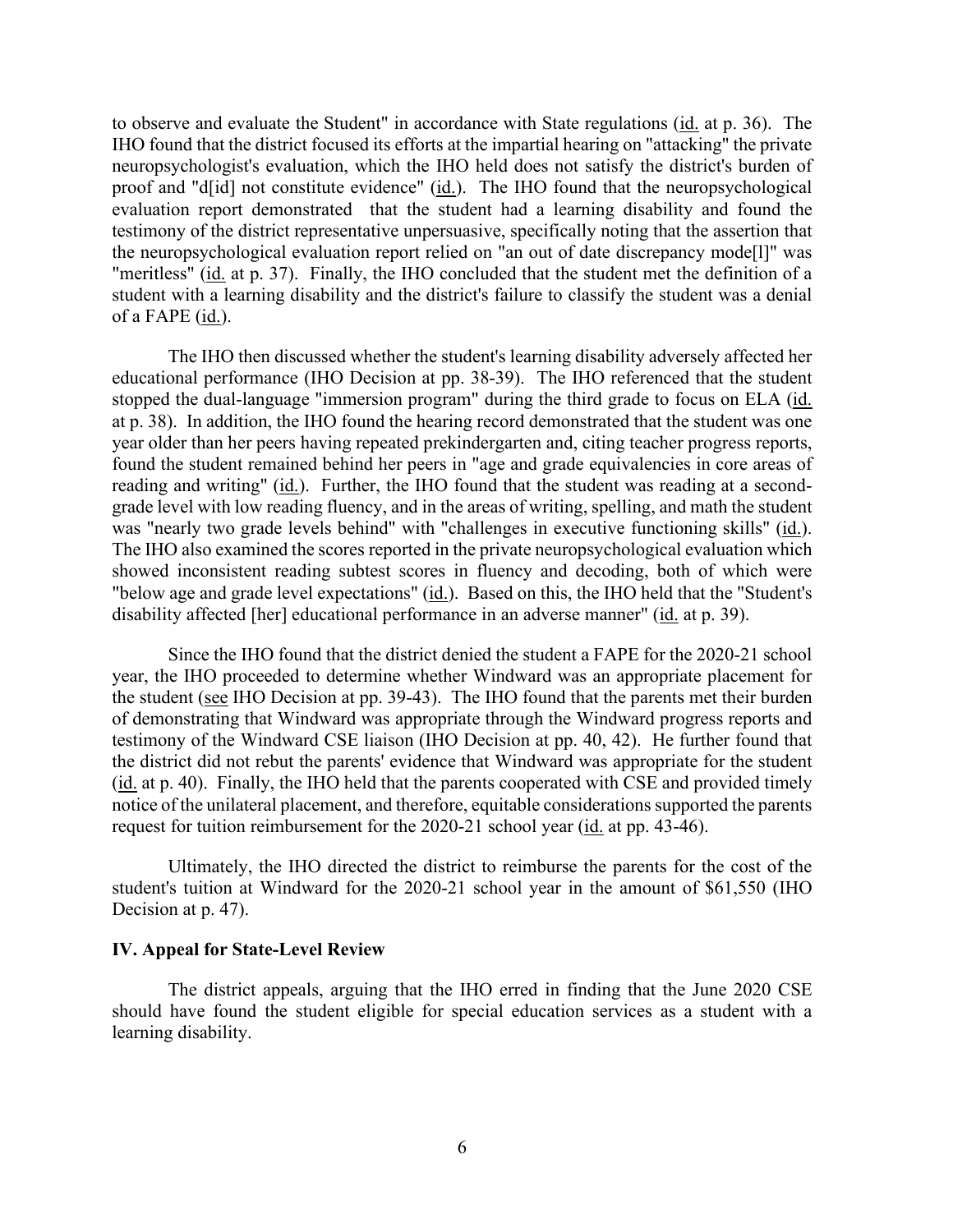burden on the district to define the scope of the hearing. The district argues it did not have the burden to "specify the regulations it did or did not follow" as found by the IHO. Rather, the district claims that the parents had the obligation to raise issues for review in their due process The first issue raised by the district on appeal is whether the IHO erred by placing the complaint notice. The district seeks to reverse the IHO's finding it failed to specify policies and procedures it was required to follow and that the district was required to assert those regulations it failed to adhere to and why.

manner.<sup>4</sup> The district asserts that the direct affidavit testimony of the student's mother supports In addition, the district alleges that the IHO's finding that it violated its child find obligations should be overturned. The district argues that the parents did not assert child find violations in their due process complaint notice, and furthermore, the district satisfied its child find obligations when it conducted a social history and held a CSE meeting in a timely this conclusion as she testified that the district "responded quickly" in conducting the social history and holding a CSE meeting.

 procedural errors that rose to a level of a denial of FAPE. First, the district argues that the June special education services. In connection with a classroom observation, the district contends observation would have been duplicative." The district alleges it had "adequate information" make an eligibility determination. Further, the district argues that the nonpublic school failed review and consideration. The district additionally relies on the private neuropsychologist's The next issue raised by the district is that the IHO erred in finding that it committed 2020 CSE "reviewed sufficient evaluative data" (social history, physical examination, neuropsychological report, teacher report) to determine that the student was not eligible for that the nonpublic school teacher report was available to the June 2020 CSE and a "classroom pertaining to the student's "academic performance" during "routine classroom instruction" to to provide all of the requested information in the teacher report, and the "CSE satisfied its burden of showing it requested the information such that any procedural failure is not a denial of FAPE." The district also argues that a psychological evaluation would have been "duplicative" because the June 2020 CSE had a private neuropsychological evaluation for

<span id="page-6-0"></span> the alleged deficiencies in the IEP in their initial due process complaint in order for the resolution period to 569 Fed. App'x 57, 58-59 [2d Cir. June 18, 2014]). Here, the parents did not make a specific child find claim in should not have been addressed by the IHO. 4 Generally, the party requesting an impartial hearing has the first opportunity to identify the range of issues to be addressed at the hearing (Application of a Student with a Disability, Appeal No. 09-141; Application of the Dep't of Educ., Appeal No. 08-056). The IDEA and its implementing regulations provide that a party requesting an impartial hearing may not raise issues at the impartial hearing that were not raised in its original due process complaint notice unless the other party agrees (20 U.S.C. § 1415[f][3][B]; 34 CFR 300.508[d][3][i], 300.511[d]; 8 NYCRR 200.5[i][7][i][a]; [j][1][ii]), or the original due process complaint is amended prior to the impartial hearing per permission given by the IHO at least five days prior to the impartial hearing (20 U.S.C. § 1415[c][2][E][i][II]; 34 CFR 300.507[d][3][ii]; 8 NYCRR 200.5[i][7][b]). Indeed, "[t]he parent must state all of function. To permit [the parents] to add a new claim after the resolution period has expired would allow them to sandbag the school district" (R.E., 694 F.3d 167 at 187-88 n.4; see also B.M. v. New York City Dep't of Educ., their due process complaint notice, nor did they assert that the student should have been referred for an evaluation prior to the student's initial evaluation, therefore, the issue was outside the scope of the impartial hearing and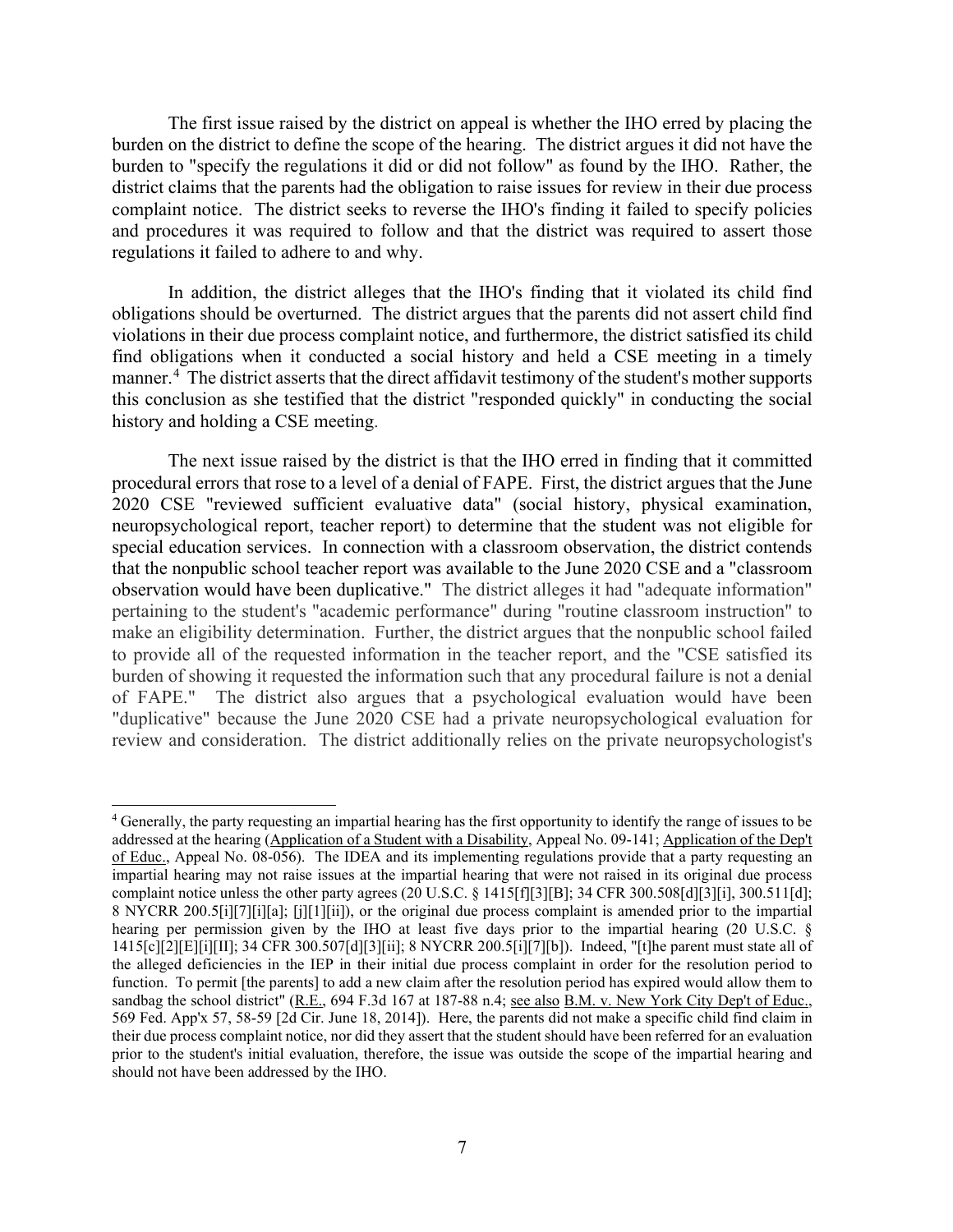statement that the dual-language program at the nonpublic school "likely exacerbated the difficulties [the student] experienced in developing reading automaticity."

evaluation at the June 2020 CSE meeting.<sup>5</sup> The district argues that the June 2020 CSE was not required to "adopt" the conclusions or recommendations of the private neuropsychological evaluation in determining eligibility. In addition, the district asserts that the student's neuropsychological evaluation." Lastly, the district argues that any procedural violations did The district then argues that it properly considered the private neuropsychological progression from grade to grade "was consistent with the average scores on the not individually or cumulatively constitute a denial of FAPE to the student.

 student should have been classified with a learning disability and such failure to classify the student resulted in a denial of a FAPE. The district argues that the private neuropsychologist's diagnosis of dyslexia "does not equate to educational classification for purposes of special education eligibility." The district argues that the private neuropsychologist improperly "relied student required special education services. The district contends that the neuropsychological evaluation report did not demonstrate "a pattern of strengths and weaknesses" and the student's resulted in limited English proficiency." The district argues that the student's average test "accommodations and strategies" without the requirement of special education services. Lastly, the district asserts that the IHO "incorrectly applied the 'adversely affect educational The third issue raised by the district on appeal is that the IHO erred in finding that the on a discrepancy between intellectual ability and achievement" therefore, the diagnoses and testimony of the private neuropsychologist lacked credibility. Again, the district argues that the scores in the private neuropsychological evaluative report may have demonstrated some struggles with academics, but it "did not impact her educational performance" such that the "struggles were primarily the result of attending a dual-language program which would have scores demonstrate that her needs can be addressed in a general education setting with performance' standard."

 As relief, the district seeks reversal of the IHO decision and a finding denying the parents tuition reimbursement for Windward for the 2020-21 school year.

 In their answer, the parents deny the district's material allegations in its request for review. The parents argue that the district did not sustain its burden of proof with objective eligibility for special education services. Specifically, the parents argue that the district failed evidence that student was ineligible to be classified as a student with a learning disability. The parents maintain that the district failed to adequately evaluate the student to determine her

<span id="page-7-0"></span><sup>&</sup>lt;sup>5</sup> A CSE is required to consider reports from privately retained experts, it is not required to adopt their recommendations (<u>see, e.g., Mr. P. v. W. Hartford Bd. of Educ.</u>, 885 F.3d 735, 753 [2d Cir. 2018]; <u>G.W. v.</u> Rye City Sch. Dist., 2013 WL 1286154, at \*19 [S.D.N.Y. Mar. 29, 2013]; C.H. v. Goshen Cent. Sch. Dist., 2013 WL 1285387, at \*15 [S.D.N.Y. Mar. 28, 2013]; T.B. v. Haverstraw-Stony Point Cent. Sch. Dist., 933 F. Supp. 2d 554, 571 [S.D.N.Y. 2013]; Watson v. Kingston City Sch. Dist., 325 F. Supp. 2d 141, 145 [N.D.N.Y. 2004] [noting that even if a district relies on a privately obtained evaluation to determine a student's levels of functional performance, it need not adopt wholesale the ultimate recommendations made by the private evaluator], aff'd, 142 Fed. App'x 9 [2d Cir. July 25, 2005]).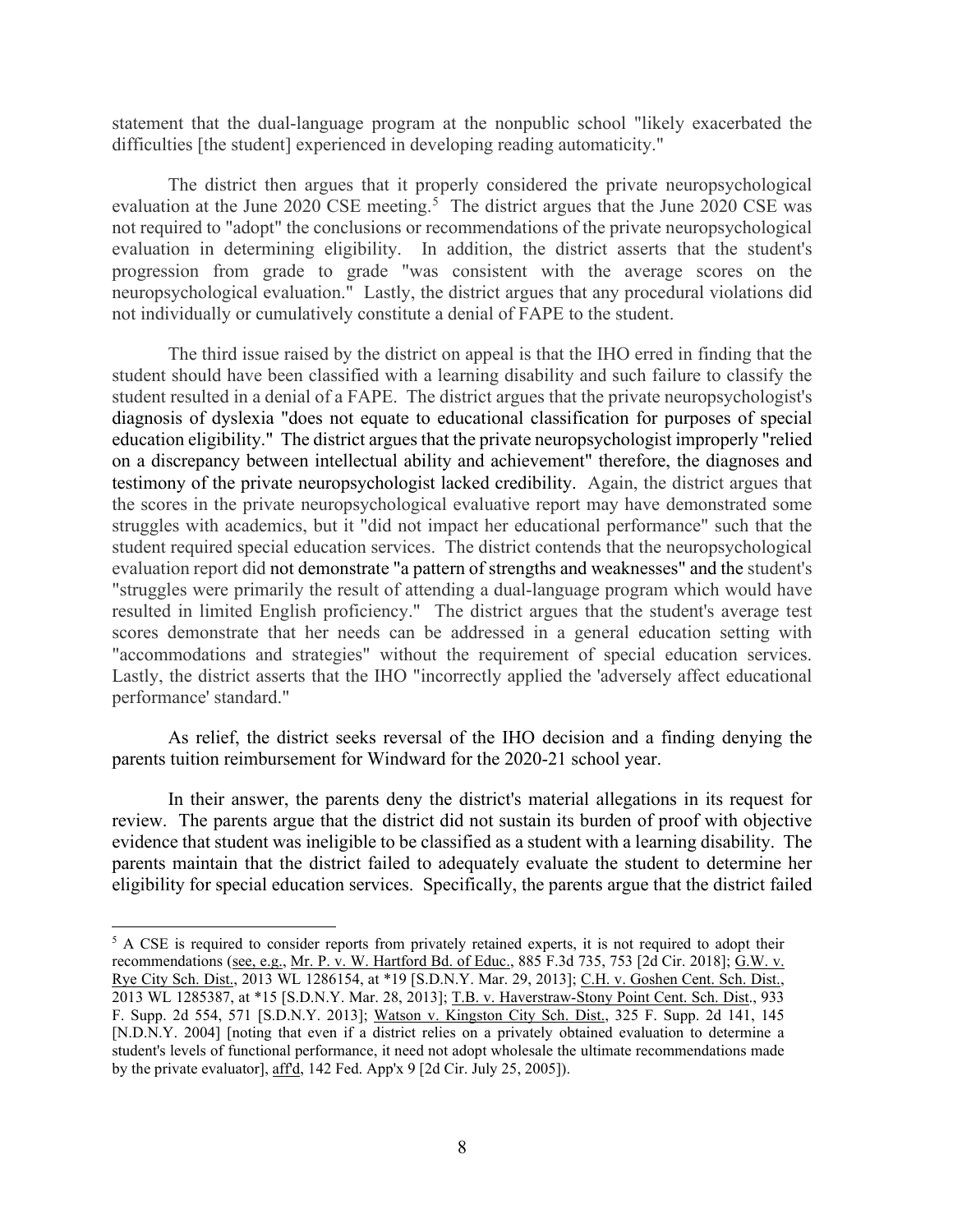including a classroom observation or psychoeducational evaluation of the student. The parents classification, and placement of the student. to conduct academic, social/emotional/behavioral, cognitive, or functional assessments contend that the district failed to comply with statutory obligations regarding identification,

 burden of proof. According to the parents, the IHO "aptly found" that instead of meeting its report without putting on an affirmative case or submitting proof that the student was incorrectly diagnosed with dyslexia or a learning disability. Moreover, the parents argue that the district disregarded the private neuropsychologist's report that detailed the student's The parents argue that the IHO correctly found that the district failed to sustain its burden of proof, the district attacked and attempted to discredit the private neuropsychological difficulties in reading, language-based tasks, writing, spelling, executive functioning, and fluency. The parents further argue that the IHO's reference to child find obligations were "instructive" and "not dispositive" of the IHO's final conclusion. Furthermore, the parents contend that the IHO correctly found that procedural and substantive violations led to district's improper ineligibility determination which resulted in a "significant deprivation of the student's rights" as she was denied special education services.

 The parents next address the fact that the district failed to conduct a classroom teacher report, which demonstrated the student's difficulties. The parents also assert that the delegable burden cannot be shifted." The parents argue that the evidence in the hearing record failed to support the district's ineligibility determination. They argue that contrary to the district's position, the student's advancement from grade to grade is not dispositive on the issue observation in connection with the initial evaluation and instead relied on the nonpublic school district first raised in its request for review the fact that the nonpublic school failed to provide all information requested by the CSE. The parents argue that it was the obligation of the district to obtain "sufficient evaluative material to appropriately assess a student and this nonof denying the student special education services. Therefore, the district's ineligibility determination was "flawed" and denied the student "her right to meaningful educational opportunities."

 Next, the parents argue that the teacher report together with the private education services. Moreover, the parents assert that there was no evidence presented by the the evidence supported the diagnosis of a learning disability warranting special education services. The parents seek to uphold the IHO decision. neuropsychological evaluation supported a finding that the student was eligible for special district that the student's struggles were a result of the dual-language program and that, rather,

 The district submitted a reply, asserting that the parents' argument that "the record does information" is incorrect. Although the district has no obligation to raise issues as the parents information." The district contends that the nonpublic school teacher report was only partially filled out and it did not include data to support the teacher's grade level estimates. Accordingly, not support the [district's] unpreserved, unsubstantiated and untimely allegation, raised [f]or the first time in its [request for review], that [the student's] school did not provide requested do in the due process complaint notice, the district argues that this relates to issues raised in the due process complaint notice, to wit, whether the district "considered sufficient evaluative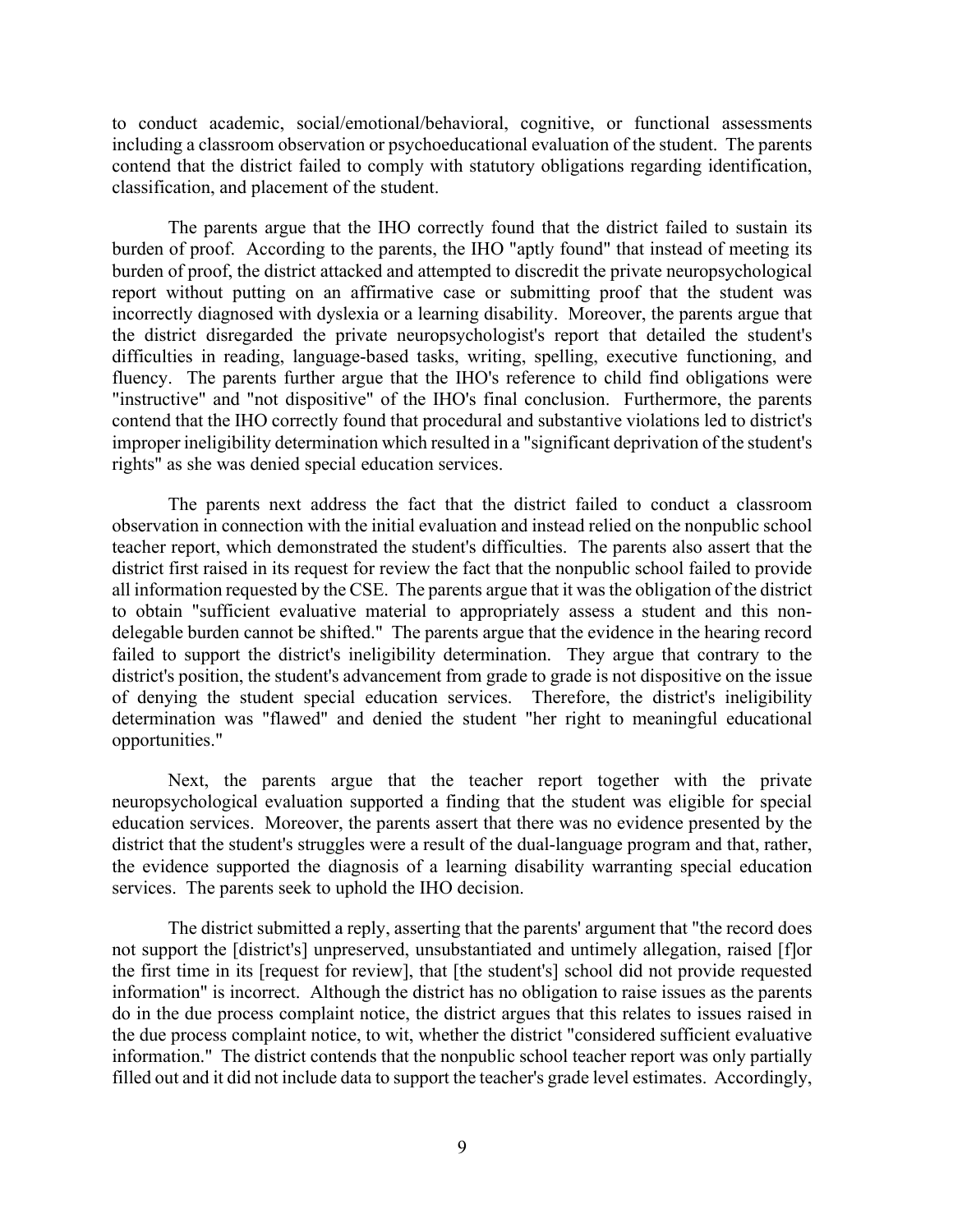request, the lack of information does not amount to denial of a FAPE. the district argues it is not precluded from arguing that CSE requested information from the nonpublic school and to the extent the nonpublic school did not comply with the district's

#### **V. Applicable Standards**

 with disabilities have available to them a FAPE that emphasizes special education and related generally Forest Grove Sch. Dist. v. T.A., 557 U.S. 230, 239 [2009]; Bd. of Educ. of Hendrick Two purposes of the IDEA (20 U.S.C. §§ 1400-1482) are (1) to ensure that students services designed to meet their unique needs and prepare them for further education, employment, and independent living; and (2) to ensure that the rights of students with disabilities and parents of such students are protected (20 U.S.C. § 1400[d][1][A]-[B]; see Hudson Cent. Sch. Dist. v. Rowley, 458 U.S. 176, 206-07 [1982]).

 procedural requirements set forth in the IDEA, and (b) the IEP developed by its CSE through the IDEA's procedures is reasonably calculated to enable the student to receive educational IEP must aim to enable the child to make progress. After all, the essential function of an IEP a student's IEP and indicated that "[m]ultiple procedural violations may cumulatively result in the denial of a FAPE even if the violations considered individually do not" ( $R.E., 694 F.3d$  at A FAPE is offered to a student when (a) the board of education complies with the benefits (Rowley, 458 U.S. at 206-07; T.M. v. Cornwall Cent. Sch. Dist., 752 F.3d 145, 151, 160 [2d Cir. 2014]; R.E. v. New York City Dep't of Educ., 694 F.3d 167, 189-90 [2d Cir. 2012]; M.H. v. New York City Dep't of Educ., 685 F.3d 217, 245 [2d Cir. 2012]; Cerra v. Pawling Cent. Sch. Dist., 427 F.3d 186, 192 [2d Cir. 2005]). "'[A]dequate compliance with the procedures prescribed would in most cases assure much if not all of what Congress wished in the way of substantive content in an IEP'" (Walczak v. Fla. Union Free Sch. Dist., 142 F.3d 119, 129 [2d Cir. 1998], quoting Rowley, 458 U.S. at 206; see T.P. v. Mamaroneck Union Free Sch. Dist., 554 F.3d 247, 253 [2d Cir. 2009]). The Supreme Court has indicated that "[t]he is to set out a plan for pursuing academic and functional advancement" (Endrew F. v. Douglas Cty. Sch. Dist. RE-1, 580 U.S. \_\_, 137 S. Ct. 988, 999 [2017]). While the Second Circuit has emphasized that school districts must comply with the checklist of procedures for developing 190-91), the Court has also explained that not all procedural errors render an IEP legally inadequate under the IDEA (M.H., 685 F.3d at 245; A.C. v. Bd. of Educ. of the Chappaqua Cent. Sch. Dist., 553 F.3d 165, 172 [2d Cir. 2009]; Grim v. Rhinebeck Cent. Sch. Dist., 346 F.3d 377, 381 [2d Cir. 2003]). Under the IDEA, if procedural violations are alleged, an administrative officer may find that a student did not receive a FAPE only if the procedural inadequacies (a) impeded the student's right to a FAPE, (b) significantly impeded the parents' opportunity to participate in the decision-making process regarding the provision of a FAPE to the student, or (c) caused a deprivation of educational benefits (20 U.S.C. § 1415[f][3][E][ii]; 34 CFR 300.513[a][2]; 8 NYCRR 200.5[j][4][ii]; Winkelman v. Parma City Sch. Dist., 550 U.S. 516, 525-26 [2007]; R.E., 694 F.3d at 190; M.H., 685 F.3d at 245).

The IDEA directs that, in general, an IHO's decision must be made on substantive grounds based on a determination of whether the student received a FAPE (20 U.S.C. § 1415[f][3][E][i]). A school district offers a FAPE "by providing personalized instruction with sufficient support services to permit the child to benefit educationally from that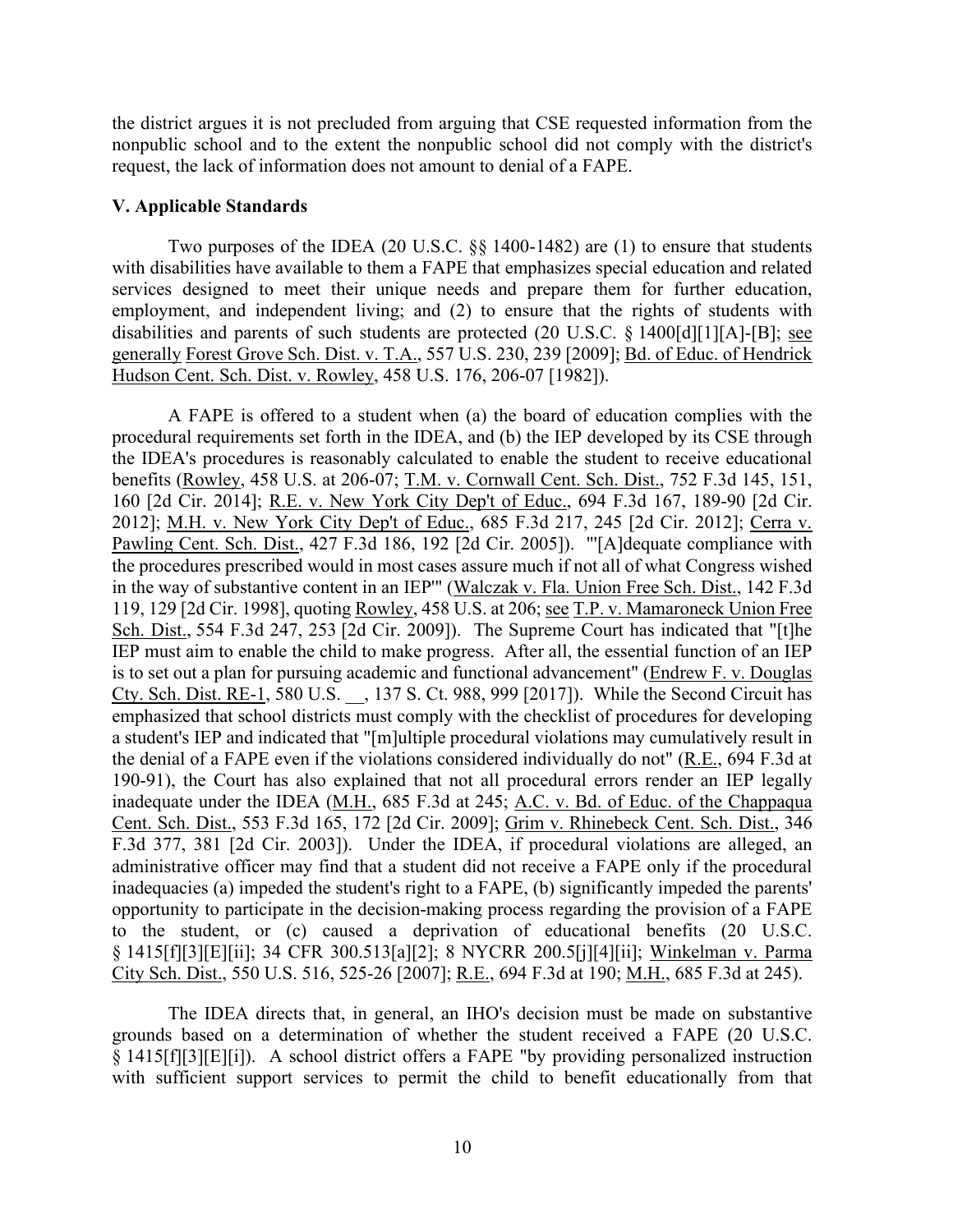F.3d at 130; see Rowley, 458 U.S. at 189). "The adequacy of a given IEP turns on the unique students with disabilities (Rowley, 458 U.S. at 189, 199; Grim, 346 F.3d at 379; Walczak, 142 progress, not regression,' and . . . affords the student with an opportunity greater than mere instruction" (Rowley, 458 U.S. at 203). However, the "IDEA does not itself articulate any specific level of educational benefits that must be provided through an IEP" (Walczak, 142 circumstances of the child for whom it was created" ( $Endrew F.$ , 137 S. Ct. at 1001). The</u> statute ensures an "appropriate" education, "not one that provides everything that might be thought desirable by loving parents" (Walczak, 142 F.3d at 132, quoting Tucker v. Bay Shore Union Free Sch. Dist., 873 F.2d 563, 567 [2d Cir. 1989] [citations omitted]; see Grim, 346 F.3d at 379). Additionally, school districts are not required to "maximize" the potential of F.3d at 132). Nonetheless, a school district must provide "an IEP that is 'likely to produce 'trivial advancement'" (Cerra, 427 F.3d at 195, quoting Walczak, 142 F.3d at 130 [citations omitted]; see T.P., 554 F.3d at 254; P. v. Newington Bd. of Educ., 546 F.3d 111, 118-19 [2d Cir. 2008]). The IEP must be "reasonably calculated to provide some 'meaningful' benefit" (Mrs. B. v. Milford Bd. of Educ., 103 F.3d 1114, 1120 [2d Cir. 1997]; see Endrew F., 137 S. Ct. at 1001 [holding that the IDEA "requires an educational program reasonably calculated to enable a child to make progress appropriate in light of the child's circumstances"]; Rowley, 458 U.S. at 192). The student's recommended program must also be provided in the least restrictive environment (LRE) (20 U.S.C. § 1412[a][5][A]; 34 CFR 300.114[a][2][i], 300.116[a][2]; 8 NYCRR 200.1[cc], 200.6[a][1]; see Newington, 546 F.3d at 114; Gagliardo v. Arlington Cent. Sch. Dist., 489 F.3d 105, 108 [2d Cir. 2007]; Walczak, 142 F.3d at 132).

An appropriate educational program begins with an IEP that includes a statement of the student's present levels of academic achievement and functional performance (see 34 CFR 300.320[a][1]; 8 NYCRR 200.4[d][2][i]), establishes annual goals designed to meet the student's needs resulting from the student's disability and enable him or her to make progress in the general education curriculum (see 34 CFR 300.320[a][2][i], [2][i][A]; 8 NYCRR 200.4[d][2][iii]), and provides for the use of appropriate special education services (see 34 CFR 300.320[a][4]; 8 NYCRR 200.4[d][2][v]).[6](#page-10-0)

as an available remedy in a proper case under the IDEA (471 U.S. at 370-71; see Gagliardo, belatedly pay expenses that it should have paid all along and would have borne in the first A board of education may be required to reimburse parents for their expenditures for private educational services obtained for a student by his or her parents, if the services offered by the board of education were inadequate or inappropriate, the services selected by the parents were appropriate, and equitable considerations support the parents' claim (Florence County Sch. Dist. Four v. Carter, 510 U.S. 7 [1993]; Sch. Comm. of Burlington v. Dep't of Educ., 471 U.S. 359, 369-70 [1985]; R.E., 694 F.3d at 184-85; T.P., 554 F.3d at 252). In Burlington, the Court found that Congress intended retroactive reimbursement to parents by school officials 489 F.3d at 111; Cerra, 427 F.3d at 192). "Reimbursement merely requires [a district] to

<span id="page-10-0"></span> appropriately ambitious in light of his [or her] circumstances, just as advancement from grade to grade is 6 The Supreme Court has stated that even if it is unreasonable to expect a student to attend a regular education setting and achieve on grade level, the educational program set forth in the student's IEP "must be appropriately ambitious for most children in the regular classroom. The goals may differ, but every child should have the chance to meet challenging objectives" ( $Endrew F.$ , 137 S. Ct. at 1000).</u>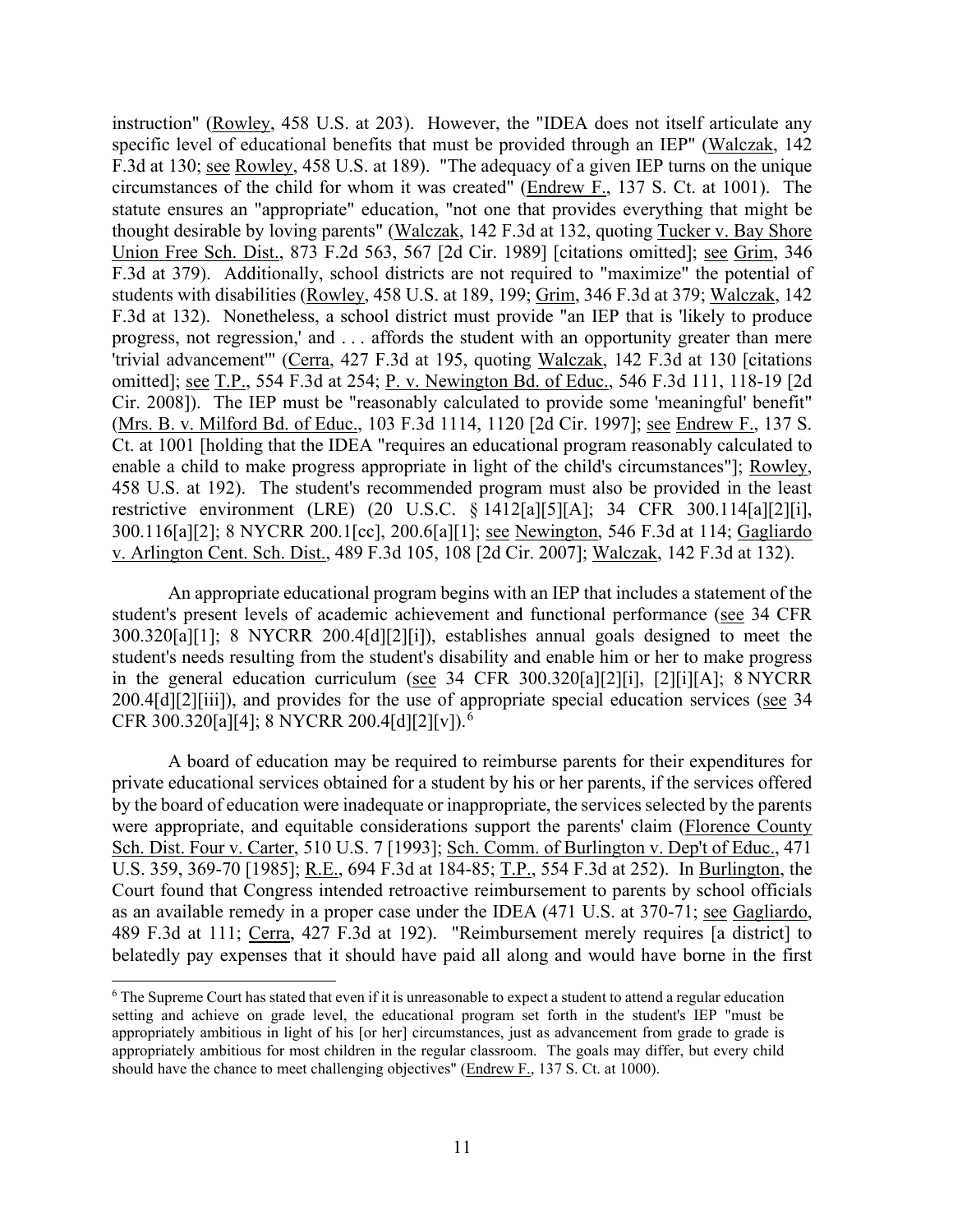instance" had it offered the student a FAPE (Burlington, 471 U.S. at 370-71; see 20 U.S.C. § 1412[a][10][C][ii]; 34 CFR 300.148).

The burden of proof is on the school district during an impartial hearing, except that a parent seeking tuition reimbursement for a unilateral placement has the burden of proof regarding the appropriateness of such placement (Educ. Law § 4404[1][c]; see R.E., 694 F.3d at 184-85).

#### **VI. Discussion**

 At the outset, I note that the district did not appeal from the IHO's findings on the 1314992, at \*6-\*7, \*10 [S.D.N.Y. Mar. 21, 2013]). Accordingly, the only issue for review is for special education as a student with a learning disability. appropriateness of Windward or equitable considerations, therefore, the IHO's findings on these issues are final and binding on the parties and will not be further discussed (34 CFR 300.514[a]; 8 NYCRR 200.5[j][5][v]; see M.Z. v. New York City Dep't of Educ., 2013 WL whether the IHO erred in finding that the June 2020 CSE should have found the student eligible

brain dysfunction, dyslexia and developmental aphasia" (8 NYCRR 200.1[zz][6]; <u>see</u> 34 CFR The IDEA defines a "child with a disability" as a child with specific physical, mental, or emotional conditions, including a learning disability, "who, by reason thereof, needs special education and related services" (20 U.S.C. § 1401[3][A]; Educ. Law § 4401[1]). A learning disability, according to State and federal regulations, means "a disorder in one or more of the basic psychological processes involved in understanding or in using language, spoken or written, which manifests itself in an imperfect ability to listen, think, speak, read, write, spell, or to do mathematical calculations" (8 NYCRR 200.1[zz][6]; see 34 CFR 300.8[c][10]). A learning disability "includes such conditions as perceptual disabilities, brain injury, minimal 300.8[c][10][i]). A learning disability "does not include learning problems that are primarily the result of visual, hearing or motor disabilities, of an intellectual disability, of emotional disturbance, or of environmental, cultural or economic disadvantage" (8 NYCRR 200.1[zz][6]; see 34 CFR 300.8[c][10][ii]).

CFR 300.8[c][10]; 8 NYCRR 200.1[zz][6]).<sup>7</sup> Instead, consideration of whether a student has While many of the eligibility classifications require a determination that a student's condition "adversely affects [the student's] educational performance" (34 CFR 300.8[c][1][i]; [3], [4][i]; [5]-[6], [8], [9][ii]; [11]-[13]; 8 NYCRR 200.1[zz][1]-[2], [4]-[5], [7], [9]-[13]), the learning disability classification does not contain a requirement expressed in such terms (34 a specific learning disability must take into account whether the student achieves adequately for the student's age or meets State-approved grade-level standards when provided with learning experiences and instruction appropriate for the student's age (34 CFR 300.309[a][1]; 8 NYCRR 200.4[j][3]), and either the student does not make sufficient progress or meet age or State-approved grade-level standards when provided with an response to intervention process, or assessments identify a pattern of strengths and weaknesses determined by the CSE

<span id="page-11-0"></span><sup>7</sup> The IHO articulated and relied on the "adversely effects" standard, which was error, but because of the conclusions I reach in this decision, it is not outcome determinative.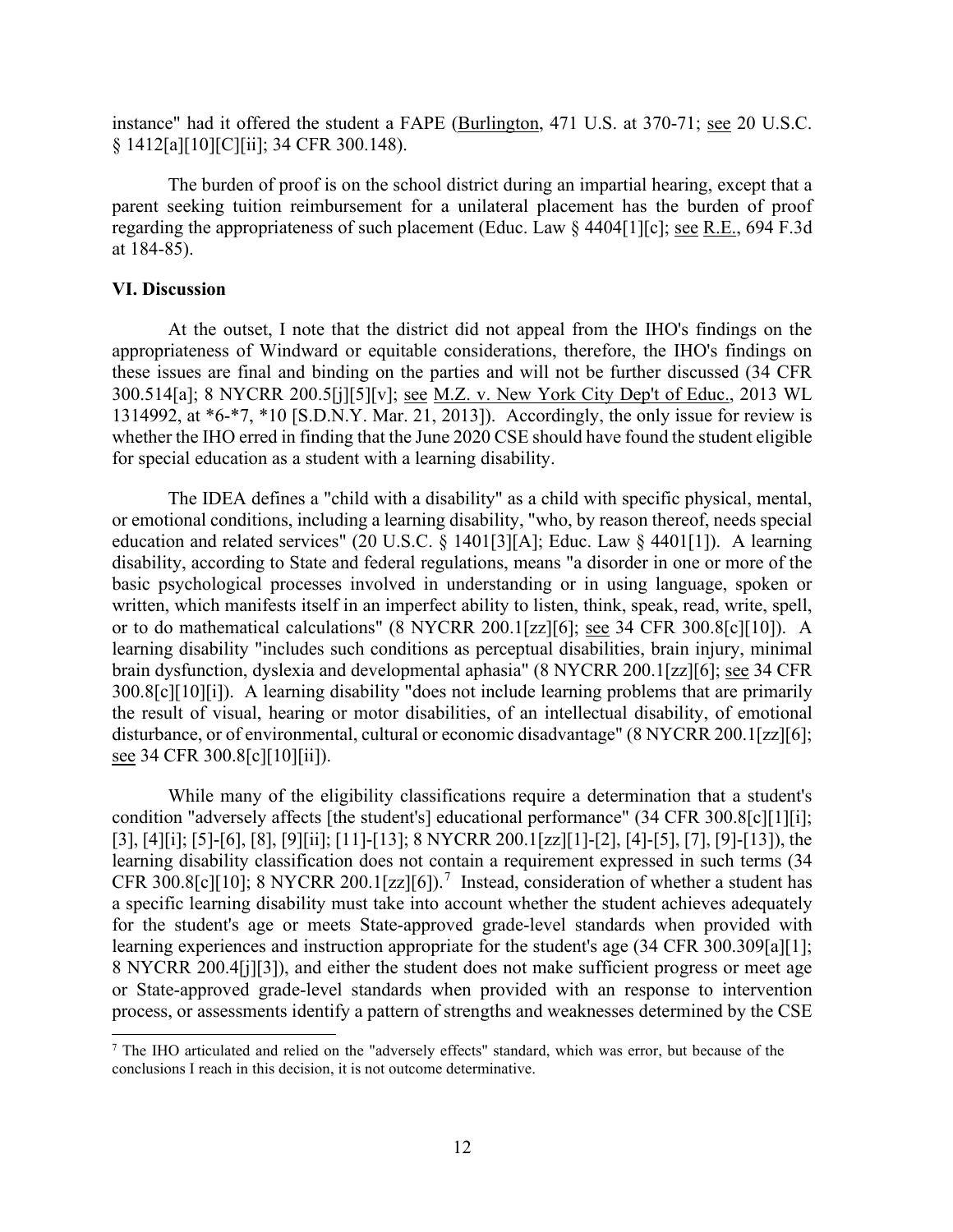to be indicative of a learning disability  $(34 \text{ CFR } 300.309 \text{a} \cdot \text{m} \cdot \text{m} \cdot \text{m} \cdot \text{m} \cdot \text{m} \cdot \text{m} \cdot \text{m} \cdot \text{m} \cdot \text{m} \cdot \text{m} \cdot \text{m} \cdot \text{m} \cdot \text{m} \cdot \text{m} \cdot \text{m} \cdot \text{m} \cdot \text{m} \cdot \text{m} \cdot \text{m} \cdot \text{m} \cdot \text{m} \cdot \text{m} \cdot$  however, the "severe discrepancy" criteria cannot be used by districts to determine if a student Additionally, a CSE may consider whether the student exhibits "a severe discrepancy between achievement and intellectual ability" in certain areas, including reading fluency skills; in kindergarten through the fourth grade has a learning disability in the subject of reading (8 NYCRR 200.4[j][4]).

disability (see 34 CFR 300.307-300.311; 8 NYCRR 200.4[j]; see also 8 NYCRR 200.4[c][6]).<br>As the student's achievement when provided with appropriate instruction is central to In addition to drawing on a variety of sources including "aptitude and achievement tests, parent input, and teacher recommendations, as well as information about the student's physical condition, social or cultural background, and adaptive behavior" (8 NYCRR 200.4[c][1]), federal and State regulations prescribe additional procedures that a CSE must follow when conducting an initial evaluation of a student suspected of having a learning determining whether a student has a learning disability, State and federal regulations require that the evaluation of a student suspected of having a learning disability "include information from an observation of the student in routine classroom instruction and monitoring of the student's performance," and further require that the CSE include the student's regular education teacher (8 NYCRR 200.4[j][1][i]; [2]; see 34 CFR 300.308[a]; 300.310).[8](#page-12-0)

 and the student's mother (Dist. Exs. 5 at p. 6; 6 at ¶7). The June 2020 CSE considered the history, and a June 3, 2020 teacher report from the nonpublic school in determining the student's eligibility for special education (Tr. pp. 91, 104; Dist. Ex. 6 at ¶8; see Parent Ex. C; Dist. Exs. 3-4; 5 at pp. 1-4).  $9 \text{ In a prior written notice dated June 17, 2020, the district indicated$  $9 \text{ In a prior written notice dated June 17, 2020, the district indicated$  observation, and other appropriate assessments or evaluations" (Dist. Ex. 1 at p. 1). However, In this instance, participants at the June 2020 CSE meeting included a district school psychologist who also served as the district representative, a district special education teacher, a district regular education teacher, a school psychologist from the student's nonpublic school, January/May 2020 private neuropsychological evaluation, the district April 2020 social that "the IEP team conducted a social history, psychoeducational evaluation, classroom the hearing record does not contain reports from a psychoeducational evaluation, classroom observation, or any assessments conducted by the district other than the April 2020 social history report (Tr. p. 90; see Dist. Ex. 4).

 in State and federal regulations for consideration of the eligibility of a student suspected of Based on the above, the evidence in the hearing record does not support departing from the IHO's determination that the June 2020 CSE did not follow the specific procedures set forth

<span id="page-12-0"></span><sup>&</sup>lt;sup>8</sup> More specifically, the CSE must consider data that demonstrates that the student was provided appropriate instruction by qualified personnel in a "regular education setting," and data-based documentation of "repeated assessments of achievement at reasonable intervals, reflecting formal assessments of student progress during instruction" (8 NYCRR 200.4[j][1][ii][a]-[b]).

<span id="page-12-1"></span>the classroom setting (see Dist. Ex. 3). 9 The June 2020 teacher report discussed the student's reading, reading comprehension, written language, spelling/organization, math, expressive language skills, handwriting, and social/emotional functioning within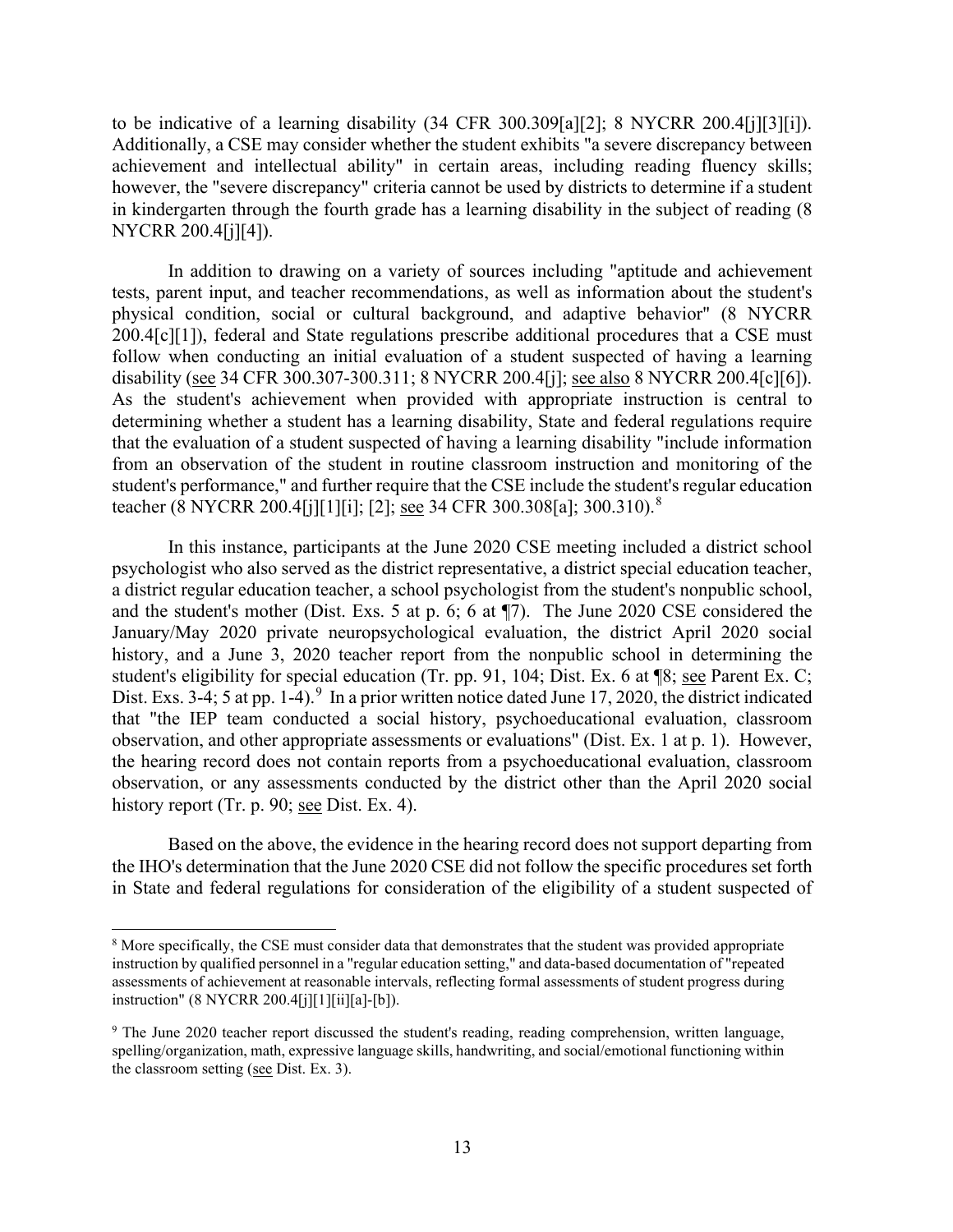having a learning disability (see 34 CFR 300.308[a]; 300.310; 8 NYCRR 200.4[j][1][i]; [2]). observation was not conducted prior to the June 2020 CSE meeting,  $10$  or why the student's the process set forth in State and federal regulations. It does not escape me that there may be valid reasons why a traditional in-person classroom regular education teacher did not attend the CSE meeting; however, the district has failed to present evidence in the hearing record to explain why the process for this student deviated from

 While the district argues that the June 2020 teacher progress report sufficiently made CSE did not have "data-based documentation of repeated assessments of achievement at reasonable intervals, reflecting formal assessment of student progress during instruction," which instruction (Req. for Rev. at  $\P$  13-14; <u>see</u> 8 NYCRR 200.4[j][1][ii]). The district argues that to review existing data including classroom assessments pertaining to the student and, based whether a student has a disability (see 8 NYCRR 200.4[b][5][i]). Therefore, the district had the obligation to obtain and review any necessary information regarding how the student was functioning in school, and a public school district cannot shift that responsibility to the parents from the nonpublic school that required by the CSE. Sufficient evidence of those efforts is missing from the district's case here. [11](#page-13-1) up for the lack of a classroom observation, the district nevertheless appears to concede that the was required to ensure that the student's underachievement was not due to lack of appropriate the CSE should not be held accountable for the nonpublic school's failure to provide this information to the CSE. However, in connection with an initial evaluation, the CSE is required on that review, the CSE must identify what additional data, if any, is necessary to determine or the nonpublic school. A parent is obligated to cooperate with the CSE by facilitating the district's efforts to obtain information from a nonpublic school that the parent selected, but before the district calls foul and points the finger at the parent or the nonpublic school the district should be able to demonstrate that it made meaningful efforts to gather the information

Additionally, in determining whether a student should be classified as a student with a learning disability, a CSE must also create a written report documenting information, including, among other things, whether the student "does not achieve adequately for the student's age or to meet State-approved grade-level standards" and whether "the student does not make sufficient progress to meet age or State-approved grade-level standards" or "exhibits a pattern of strengths and weaknesses in performance, achievement, or both, relative to age, State-approved grade level standards or intellectual development" (34 CFR 300.311[a]; 8

<span id="page-13-0"></span> of an evaluation. Due to the Covid-19 pandemic that erupted in March 2020, school buildings statewide the June 2020 CSE meeting. But there no explanation or documentation of the district of the efforts by the <sup>10</sup> Under normal circumstances, a school district should be prepared to send district personnel into the nonpublic school to conduct an observation of a student who is attending a non-public school setting as part were closed by pursuant to an executive order issued by Governor Cuomo that was extended past the time of evaluating district personnel that described their efforts to comply with the obligation to observe the student in the learning environment, even if that observation was conducted through virtual means.

<span id="page-13-1"></span><sup>&</sup>lt;sup>11</sup> The district's argument would be more relevant in the context of weighing equitable considerations and the determination of appropriate relief, but as noted above the district has not challenged the IHO's findings regarding the parent's cooperation or the district's "unclean hands" in its request for review.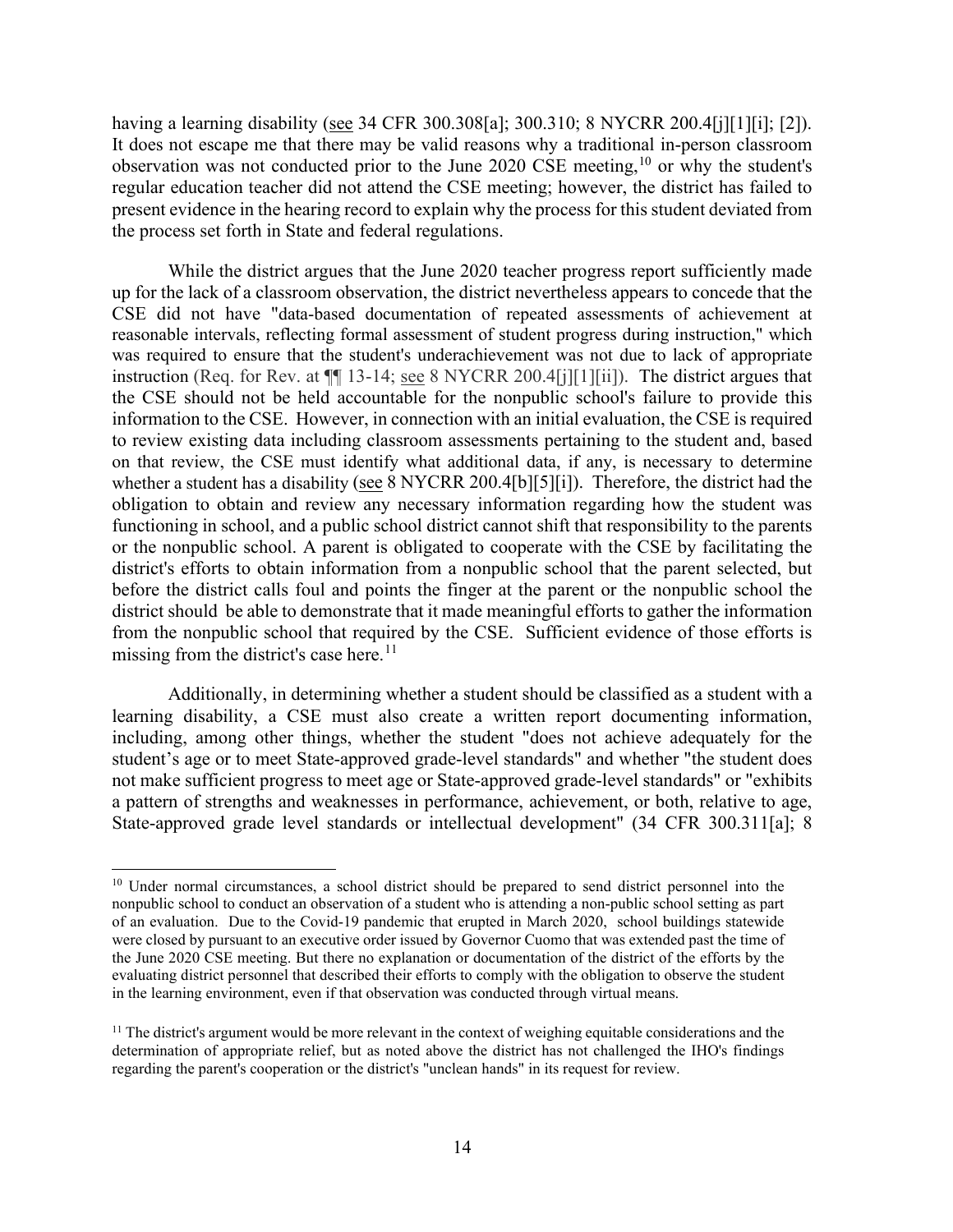NYCRR 200.4[j][5][i]).<sup>[12](#page-14-0)</sup> There is no evidence that the required documentation was prepared by the CSE (see Dist. Ex. 5). The only documentation in the hearing record pertaining to the CSE's learning disability eligibility determination was the statement that the student was "able to participate in the general education curriculum without special education supports" (Dist. Ex. 5 at p. 5).

 initially seen by a private neuropsychologist in January 2020 who determined the student had student again in May 2020 (Parent Exs. C at p. 1; O at p. 2).<sup>13</sup> The private neuropsychologist indicated that the student was shy but did not note any behavioral concerns (Tr. p. 140; Parent Turing to the evaluative information reviewed by the June 2020 CSE, the student was "language-based learning vulnerabilities" and recommended individual tutoring two times per week with an Orton-Gillingham specialist (Tr. pp. 162-63; Parent Exs. C at pp. 1-2; O at p. 2). After receiving the specialized reading instruction, the private neuropsychologist saw the observed that during the evaluation the student was "cooperatively engaged" and put forth "notable" effort but also that she exhibited a "heightened concern regarding her performance, particularly during academic tasks" (Parent Ex. C at p. 2; see Parent Ex. M at p. 3). He Ex. M at p. 3).

 (Parent Exs. C at pp. 3-4, 15; M at pp. 2-3). However, the private neuropsychologist noted that there was "significant variability in [the student's] performance" and therefore, the 3, 15).<sup>14</sup> Based upon these noted discrepancies, the private neuropsychologist calculated a surmised that the educational implication of the noted variabilities was the likelihood that the Administration of the Wechsler Intelligence Scale for Children- Fifth Edition (WISC-V) yielded a full-scale IQ of 105 which was in the average range of intellectual functioning student's full-scale IQ was "not an accurate representation of her abilities" (Parent Ex. C at pp. General Ability Index "to capture [the student's] intellectual functioning in the absence of processing speed and working memory demands" (Parent Exs. C at p. 3; M at p. 3). Her general abilities were found to be in the high average range (Parent Ex. C at p. 3). Although the student's cognitive proficiency was found to be in the average range it "was markedly lower" which the neuropsychologist opined indicated "that her higher-order reasoning abilities [we]re significantly stronger than her ability to process information efficiently" (id.). He further student would demonstrate "inconsistent performance within the classroom setting with respect

<span id="page-14-0"></span>use in ensuring that a proper written record is maintained (see "Response to Intervention: Guidance for New <sup>12</sup> In addition, each CSE member must certify whether the written report accurately reflects that member's conclusion; where it does not reflect the member's conclusion, that CSE member must also submit a statement identifying their own conclusions (8 NYCRR 200.4[j][5][ii]). State guidance provides a form for CSEs to York State School Districts," Appendix B).

<span id="page-14-1"></span><sup>&</sup>lt;sup>13</sup> The neuropsychologist reported that the May 2020 testing occurred remotely due to the COVID-19 pandemic and advised that the "results must be interpreted with caution given the non-standardized nature of the administration" (Parent Ex. C at p. 3).

<span id="page-14-2"></span><sup>&</sup>lt;sup>14</sup> The student attained the following indices scores on the WISC-V: fluid reasoning, standard score (SS) working memory, SS 100, 50th percentile; and processing speed SS 95, 37th percentile (Parent Ex. C at pp. 118, 88th percentile; verbal comprehension, SS 106, 66th percentile; visual spatial SS 100, 50th percentile; 3, 15).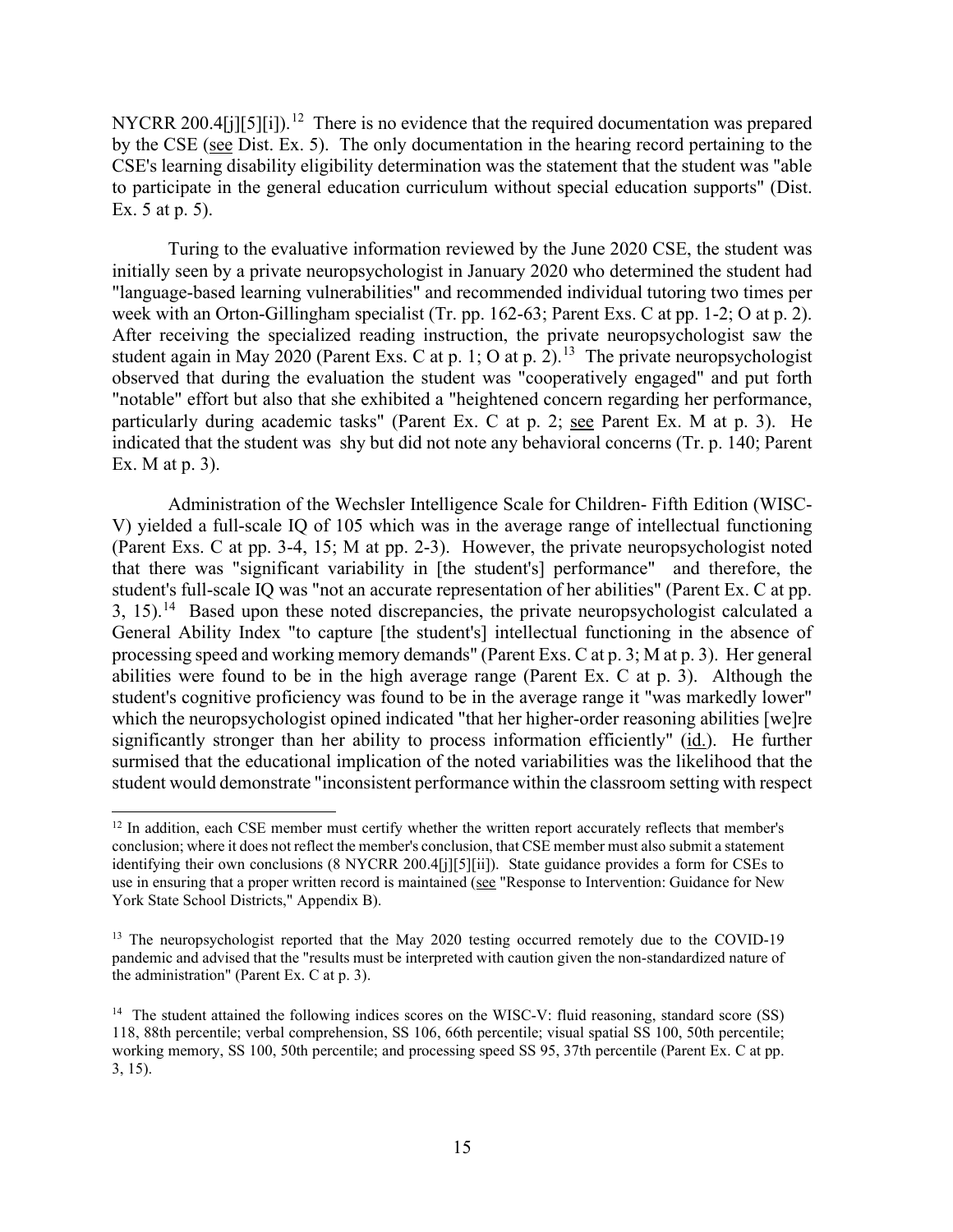to her ability to demonstrate her knowledge in a reliable and efficient manner" (Parent Ex. M at p. 3).

communicating her general fund of knowledge" (id.). Further, the neuropsychologist indicated Fundamentals – Fifth Edition (CELF-5) the student was "expected to keep pace with her peers communicating logically and efficiently" (*id.*). With regard to the student's performance in the Based on the student's performance on the verbal domain of the WISC-V, the neuropsychologist reported that her expressive and receptive language abilities were in the average range (Parent Exs. C at pp. 3-4; M at p. 3). He noted that the student had an "ageappropriate capacity for conceptual and abstract thinking" which indicated a "solid ability" for making "meaningful connections between seemingly disparate concepts" (Parent Ex. C at p. 4). In addition, the student exhibited a strong capacity "to provide oral definitions of increasingly complex vocabulary words" and "age-expected capacity" "for accessing and that the student's ability to articulate an understanding of social norms and conventions was found in the "upper" average range  $(id)$ . The neuropsychologist concluded that based upon the student's performance on the WISC-V and the Clinical Evaluation of Language in activities that require[d] verbal skills, including reading and writing, as well as non-verbal domain, the neuropsychologist reported that the student's abilities in visual perception, organization, visual-spatial problem solving, and visual motor coordination were average and within the expected range (Parent Exs. C at p. 4; M at p. 3). The student's nonverbal problem solving, and reasoning abilities were in the high average range indicating a "significant strength" (Parent Ex. C at p. 4).

 at p. 5; M at p. 4). The neuropsychologist administered the Conners' Continuous Performance capacity to maintain focus for longer timeframes when tasks [we]re less engaging" (Parent Ex. she had a "solid capacity" in her short-term and long-term abilities "to encode and retrieve linguistic information" (id. at p. 6). He noted, however, that the student's level of comfort and Next, the neuropsychologist found the student's attention, concentration, and ability to exert mental control to be within the average range which he explained demonstrated the student's ability to maintain concentration and "to hold information in her mind for brief periods of time, as well as to organize information according to task demands" (Parent Exs. C Test, Third Edition (CPT-3) to determine the student's ability to sustain attention over an extended period of time and found that the test "did not reveal a clinical pattern of atypical scores"; although the student demonstrated lapses in attention during the test administration, her scores did not indicate a problem with sustained attention (Parent Exs. C at p. 5; M at p. 2). Overall, the neuropsychologist concluded that the findings with respect to attention and memory showed that the student had an "adequate working memory" and "age-appropriate C at p. 5). Additionally, the student's processing abilities fell within normal expectations indicating the student's ability to "to efficiently process, learn, and produce information" (Parent Exs. C at p. 5; M at p. 4). However, the neuropsychologist noted that the student's ability "to engage in tasks relying on speed of processing [wa]s less developed than her higher order reasoning skills" and her globally reflective approach to tasks, which prioritized accuracy over speed, likely resulted in the student working at a slower pace than expected (Parent Ex. C at pp. 5-6). Additionally, the neuropsychologist employed the Wide Range Assessment of Memory and Learning, Second Edition (WRAML-2) to assess the student's memory and found self-confidence could mediate this process (id.).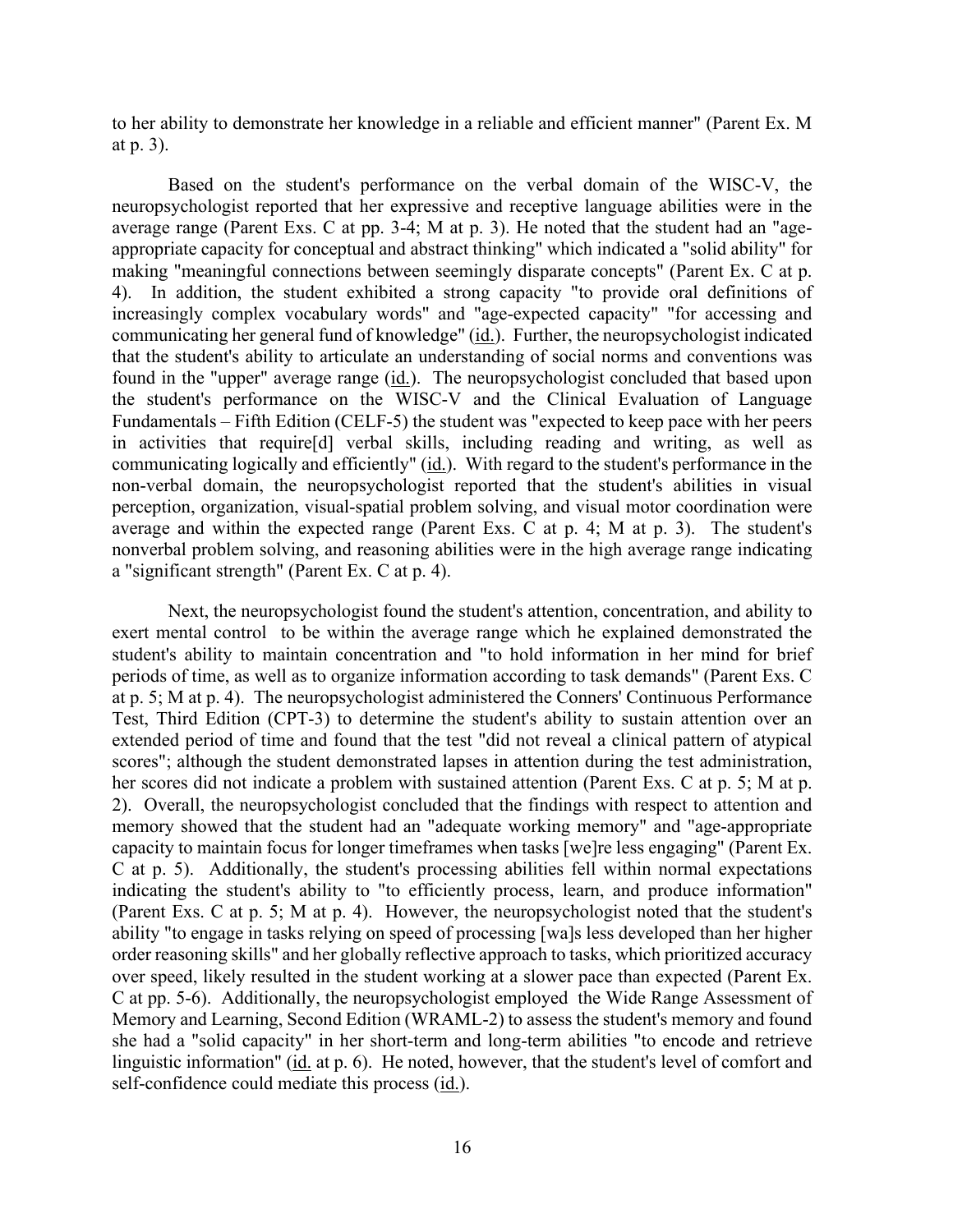select subtests from the Wechsler Individual Achievement Test, Third Edition (WIAT-III), the read aloud new nonsense words or pseudowords was within expectations as was her ability to decoding" (Parent Exs. C at pp. 6-7; M at p. 5). He found the student's ability to read short To assess the student's academic functioning, the neuropsychologist administered Kaufman Test of Educational Achievement, Third Edition (KTEA-3; Form A), and the Gray Oral Reading Tests, Fifth Edition (GORT-5; Form A), and later in May 2020, he administered subtests from the KTEA (Form B), GORT-5 (Form B), and an additional subtest from the WIAT-III (Parent Exs. C at p. 6; M at pp. 2, 4). In reading, the student's ability to decode and recognize and read common words in isolation and name familiar objects under time constraints (Parent Exs. C at p. 6; M at p. 4). The neuropsychologist reported that the student's "reading rate was measured to be inconsistent across word, sentence, and paragraph-length level, highlighting vulnerabilities in visual scanning, processing speed, as well as efficient passages without any time constraints and answer concrete and inferential questions to be within the expected age range (Parent Ex. C at p. 7). According to the private neuropsychologist, the student benefitted from context when reading words, and when she did not have access to the text to reference her scores decreased but remained in the expected range (id.). In May 2020, when the neuropsychologist reevaluated the student, her sight word recognition, nonsense word decoding skills, naming of objects, decoding of words efficiently, oral reading proficiency all declined (id.). The neuropsychologist concluded that there were "clear vulnerabilities" in the student's "foundational reading skills, inclusive of her basic phonics and sight word reading vocabulary, which [we]re less developed and more variable than would be expected, particularly given her strong intellectual potential" (Parent Ex. C at p. 7; M at p. 6).

 "vulnerabilities" in math specifically when time constraints were imposed (Parent Exs. C at p. sentences as opposed to combining sentences where she performed below expectations (id.). grammar, which contrasted with "her solid verbal fluency" (id.). The neuropsychologist noted her ideas (id.). The private neuropsychologist concluded that the student weakness in writing and "verbal fluency" (id. at p. 9). The neuropsychologist reported that in math, the student's calculation skills and fluency in computational facts were below grade-level (Parent Ex. C at p. 8). Based on the student's performance on mathematical tasks, the neuropsychologist found that the student demonstrated 8; M at p. 6). In writing, the neuropsychologist found that the student demonstrated weak spelling abilities (Parent Ex. C at p. 8). The student performed better when creating new When combining sentences, the student was found to exclude key details and neglect basic that the student's original sentences were often simplistic and although her spelling errors did not affect comprehensibility the student's written language was, "at times," vague (id.). According to the neuropsychologist, on a timed writing task the student's "written productivity was limited," she failed to use any pre-writing strategies, and struggled to organize and develop (primarily below grade level abilities) was "markedly discrepant with her intellectual potential"

 responses did not yield clinically significant scores, however, the student's mother reported The student and her mother completed the Behavior Assessment System for Children, Third Edition (BASC-3) as a means of assessing the student's social, emotional, and behavioral functioning (Parent Exs. C at p. 9, M at p. 2;). The neuropsychologist reported that the parent's that the student worried about making mistakes and about what her peers thought (Parent Ex.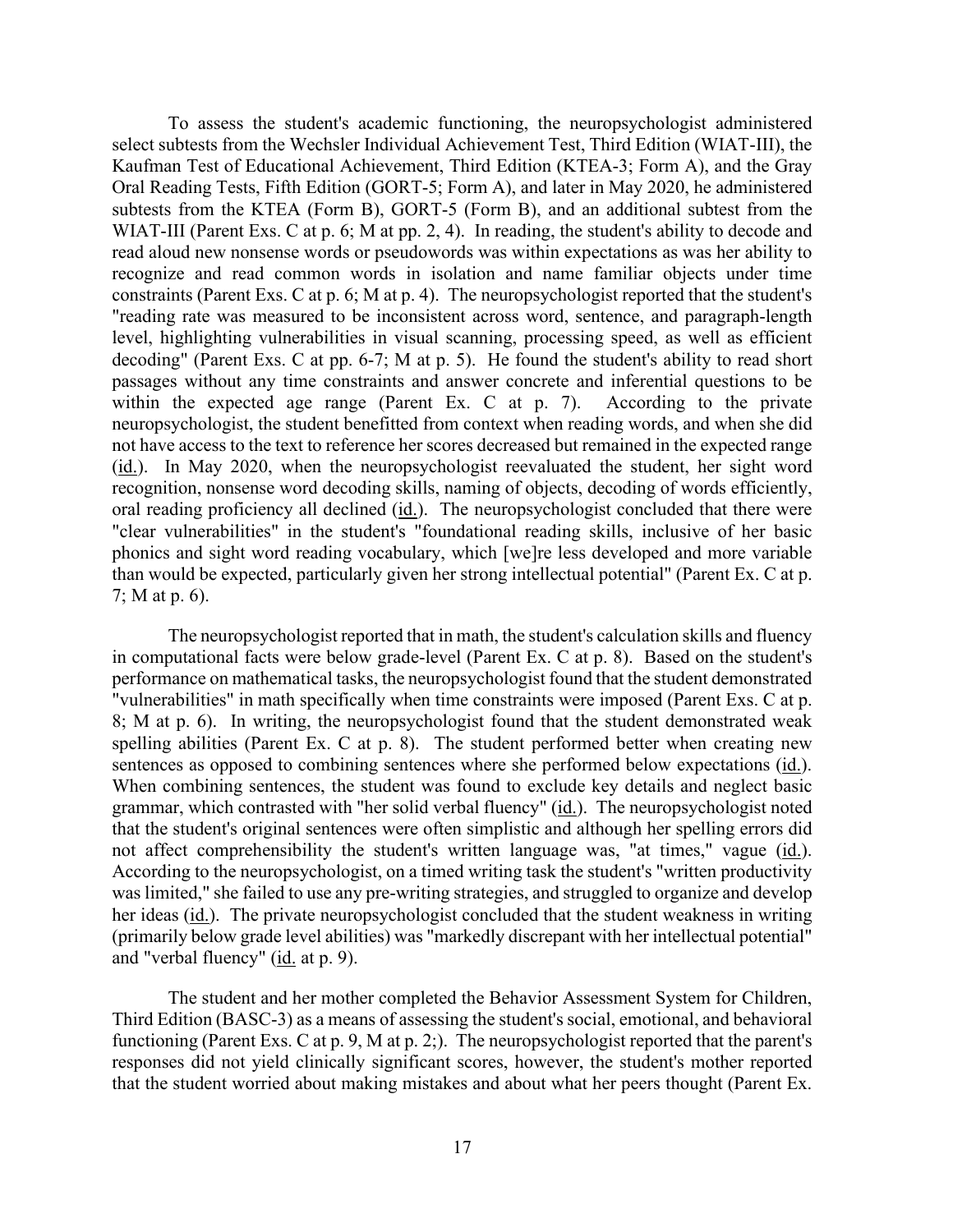C at p. 9). The parent also noted the student's shyness, especially around adults (Parent Ex. C at p. 9). According to the neuropsychologist, the student denied any clinical symptomology in her responses but endorsed feeling nervous and stressed (id.). He stated that the student's "vulnerabilities" in "self-confidence" and "self-esteem" were evident (Parent Ex. C at p. 9; Dist. Ex. 5 at p. 4).

 testing showed "unevenly developed skills" (Parent Ex. C at pp. 9-10). He opined that In conclusion, the private neuropsychologist found that when factoring out skills that underlie cognitive proficiency, the student had "strong cognitive potential," but her academic "[c]ollectively, [the student's] academic profile is consistent with language-based learning disabilities, notably dyslexia" (id. at p. 10). Finally, the private neuropsychologist diagnosed the student with Diagnostic and Statistical Manual of Mental Disorders – Fifth Edition (DSM-5) diagnoses of specific learning disorder with impairment in reading and specific learning disorder with impairment in written expression (Parent Exs. C at p. 11; M at p. 7).

 evaluative results (Parent Exs. C at pp. 11-14; M at p. 7). He concluded that despite the challenges" and was not making "basic appropriate progress" (Parent Ex. C at p. 11). He opined that the student was at risk for greater learning and social-emotional decline (id.). trained provider to address her language-based learning difficulties (id.). With respect to the assignments and tests, separate location for tests, and test instructions and questions read (*id.* at p.  $12$ ). helping the student learn coping strategies for challenging tasks (*id.*). The private decoding skills, and continual monitoring of her reading progress (*id.*). He recommended that organizational tools, i.e., graphic organizers (id. at pp. 13-14). Although the June 2020 CSE The private neuropsychologist made certain recommendations based upon the interventions the student received inside and outside of school during the 2019-20 school year, the student continued "to display academic difficulties aligned with language-based learning Based on the student's strengths and weaknesses, the private neuropsychologist stated that the student required placement in a "small, full-time specialized environment that offers a small student-teacher ratio, significant structure, and scaffolding to bolster her academic achievement, her self-confidence, and her classroom engagement" (id.). He recommended that the student place with an appropriate peer group of students with "solid cognitive potential and no disruptive behavior issues" (id.) The neuropsychologist stated that in the interim it was vital that the student be provided with appropriate curriculum and aids as were available at her school and that she continue to receive specialized instruction with an Orton-Gillingham student's difficulties with pace, the private neuropsychologist recommended extended time for In connection with the student's social/emotional development, the private neuropsychologist recommended educating the student with respect to emotion words to help her express her feelings, the use of consistent praise by teachers and treatment providers, and neuropsychologist stated the student required "multi-sensory reading interventions" to address, among other things, the development of her reading fluency, phonics drills to assist with instruction be delivered in smaller sections with time to process and respond, opportunity for preferential seating away from distracting stimuli, exposure to classroom material in advance, frequent teacher check-ins, multimodal presentation of information in the classroom, and considered the January/May 2020 private neuropsychological evaluation, along with the June 2020 teacher report and the April 2020 district social history, the CSE determined that the student was not eligible for special education services.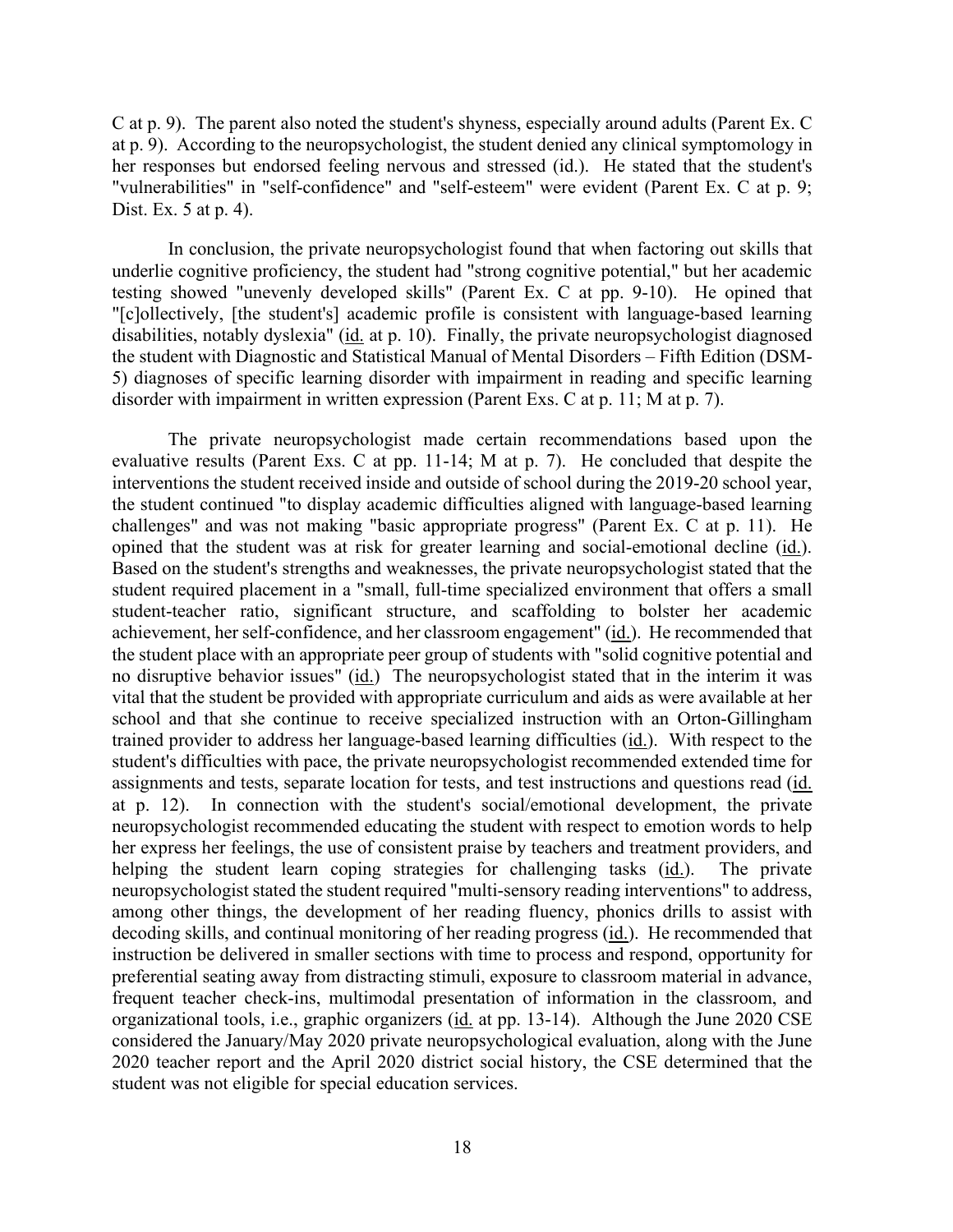DSM-V criteria (Parent Ex. C at p. 10). The clinical neuropsychologist's medical diagnosis However, that is not a panacea because in order to move forward with finding that the student CSE was required to produce evaluative data to support its conclusion. However, instead the of school," the student's foundational reading skills "evidenced decline" (id. at pp. 7-8). It is language program" (Req. for Rev. at ¶26). In these circumstances, the degree of weight that When provided with the neuropsychological evaluation of the student, the CSE was presented with a documented diagnosis of a specific learning disorder in accordance with the alone is not a sufficient substitute for the educational eligibility determination made by a CSE. was not eligible for special education as a student with a learning disability under IDEA, the rationale provided by the district amounts to conjecture that merely attacks the amount of weight to be accorded to the private evaluation. For example, the district focuses on a statement in the neuropsychological evaluation report indicating that the student's participation in a dual-language program "likely exacerbated the difficulties she has experienced in developing reading automaticity" (Parent Ex. C at p. 10). However, the neuropsychological evaluation report also noted that "[d]espite receiving specialized interventions both in and out not uncommon in disputed cases that private experts hired by parents and district personnel will have a difference of opinion, but without having input from a classroom observation or the student's teacher showing how the student was functioning in class, it is unclear how the district can argue that the student's "struggles were primarily the result of attending a dualthe CSE should have accorded to the private evaluation decreases in relevance when the CSE has not shown though evidence that it followed the evaluative procedure.

 for the diagnosis of dyslexia and it may well be that the student requires special education as a intervention (Parent Exs. C at p. 9; M at p. 7; Tr. 148-49; 159). The private neuropsychologist tended to rely on a soft term like "vulnerabilities" to reach the conclusion that the student In conclusion, the January/May neuropsychological evaluation report provided support result thereof. But the district's criticism of the neuropsychological report and the CSE's ability to rely upon it is not entirely unfounded. As noted by the district, the private neuropsychologist did attempt rely on a discrepancy between the student's achievement and intellectual ability to justify his opinions, but as noted above the severe discrepancy model cannot be relied upon to determine a student's eligibility under the category of specific learning disability. The private neuropsychologist also appeared to stop short of characterizing the difference as a "severe" discrepancy in his testimony, but then only noting that in his view the discrepancies required should be placed in a small, structured, and supportive learning environment within a special education school (Parent Ex. C at pp. 1, 6, 8-9).

 learning disability category, the CSE should reconvene to follow the unique procedures for the Because the CSE was presented with legitimate concerns, yet ultimately did not have the appropriate evaluations and data to determine the student's eligibility under the specific specific learning disability category and issue a new eligibility determination.

The problem for the district in this case is that to avoid the parents tuition reimbursement request, in my view it had had to establish that the student was not eligible to receive a FAPE when faced with a private evaluation that at the very least expressed legitimate concerns. I am unconvinced that there are sufficient grounds to overturn the IHO's decision based on the evidence showing the district's failure to follow the evaluation and CSE meeting